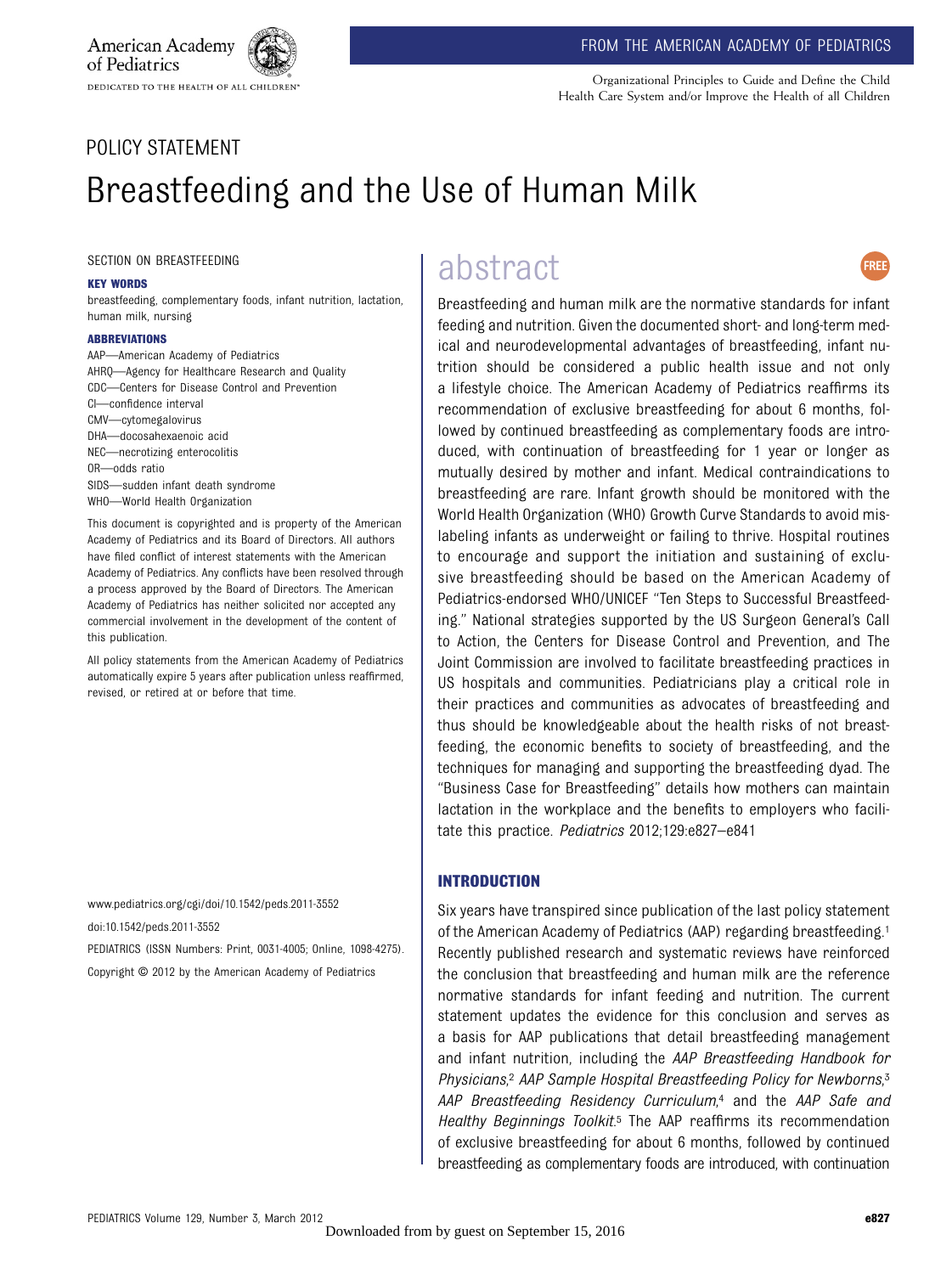of breastfeeding for 1 year or longer as mutually desired by mother and infant.

# EPIDEMIOLOGY

Information regarding breastfeeding rates and practices in the United States is available from a variety of government data sets, including the Centers for Disease Control and Prevention (CDC) National Immunization Survey,<sup>6</sup> the NHANES,<sup>7</sup> and Maternity Practices and Infant Nutrition and Care.8 Drawing on these data and others, the CDC has published the "Breastfeeding Report Card," which highlights the degree of progress in achieving the breastfeeding goals of the Healthy People 2010 targets as well as the 2020 targets (Table 1).9–<sup>11</sup>

The rate of initiation of breastfeeding for the total US population based on the latest National Immunization Survey data are 75%.11 This overall rate, however, obscures clinically significant sociodemographic and cultural differences. For example, the breastfeeding initiation rate for the Hispanic or Latino population was 80.6%, but for the non-Hispanic black or African American population, it was 58.1%. Among low-income mothers (participants in the Special Supplemental Nutrition Program for Women, Infants, and Children [WIC]), the breastfeeding initiation rate was 67.5%, but in those

#### TABLE 1 Healthy People Targets 2010 and 2020(%)

|                            | 2007a | 2010          | 2020 |
|----------------------------|-------|---------------|------|
|                            |       | Target Target |      |
| Any breastfeeding          |       |               |      |
| Ever                       | 75.0  | 75            | 81.9 |
| 6 mo                       | 43.8  | 50            | 60.5 |
| 1 v                        | 224   | 25            | 34.1 |
| Exclusive breastfeeding    |       |               |      |
| To 3 mo                    | 33.5  | 40            | 443  |
| To 6 mo                    | 13.8  | 17            | 23.7 |
| Worksite lactation support | 25    |               | 38.0 |
| Formula use in first 2 d   | 25.6  |               | 15.6 |
|                            |       |               |      |

<sup>a</sup> 2007 data reported in 2011.10

with a higher income ineligible for WIC, it was 84.6%.<sup>12</sup> Breastfeeding initiation rate was 37% for low-income non-Hispanic black mothers.7 Similar disparities are age-related; mothers younger than 20 years initiated breastfeeding at a rate of 59.7% compared with the rate of 79.3% in mothers older than 30 years. The lowest rates of initiation were seen among non-Hispanic black mothers younger than 20 years, in whom the breastfeeding initiation rate was 30%.7

Although over the past decade, there has been a modest increase in the rate of "any breastfeeding" at 3 and 6 months, in none of the subgroups have the Healthy People 2010 targets been reached. For example, the 6 month "any breastfeeding" rate for the total US population was 43%, the rate for the Hispanic or Latino subgroup was 46%, and the rate for the non-Hispanic black or African American subgroup was only 27.5%. Rates of exclusive breastfeeding are further from Healthy People 2010 targets, with only 13% of the US population meeting the recommendation to breastfeed exclusively for 6 months. Thus, it appears that although the breastfeeding initiation rates have approached the 2010 Healthy People targets, the targets for duration of any breastfeeding and exclusive breastfeeding have not been met.

Furthermore, 24% of maternity services provide supplements of commercial infant formula as a general practice in the first 48 hours after birth. These observations have led to the conclusion that the disparities in breastfeeding rates are also associated with variations in hospital routines, independent of the populations served. As such, it is clear that greater emphasis needs to be placed on improving and standardizing hospitalbased practices to realize the newer 2020 targets (Table 1).

#### INFANT OUTCOMES

## Methodologic Issues

Breastfeeding results in improved infant and maternal health outcomes in both the industrialized and developing world. Major methodologic issues have been raised as to the quality of some of these studies, especially as to the size of the study populations, quality of the data set, inadequate adjustment for confounders, absence of distinguishing between "any" or "exclusive" breastfeeding, and lack of a defined causal relationship between breastfeeding and the specific outcome. In addition, there are inherent practical and ethical issues that have precluded prospective randomized interventional trials of different feeding regimens. As such, the majority of published reports are observational cohort studies and systematic reviews/metaanalyses.

To date, the most comprehensive publication that reviews and analyzes the published scientific literature that compares breastfeeding and commercial infant formula feeding as to health outcomes is the report prepared by the Evidence-based Practice Centers of the Agency for Healthcare Research and Quality (AHRQ) of the US Department of Health Human Services titled Breastfeeding and Maternal and Infant Health Outcomes in Developed Countries. <sup>13</sup> The following sections summarize and update the AHRQ metaanalyses and provide an expanded analysis regarding health outcomes. Table 2 summarizes the dose-response relationship between the duration of breastfeeding and its protective effect.

# Respiratory Tract Infections and **Otitis Media**

The risk of hospitalization for lower respiratory tract infections in the first year is reduced 72% if infants breastfed exclusively for more than 4 months.13,14 Infants who exclusively breastfed for 4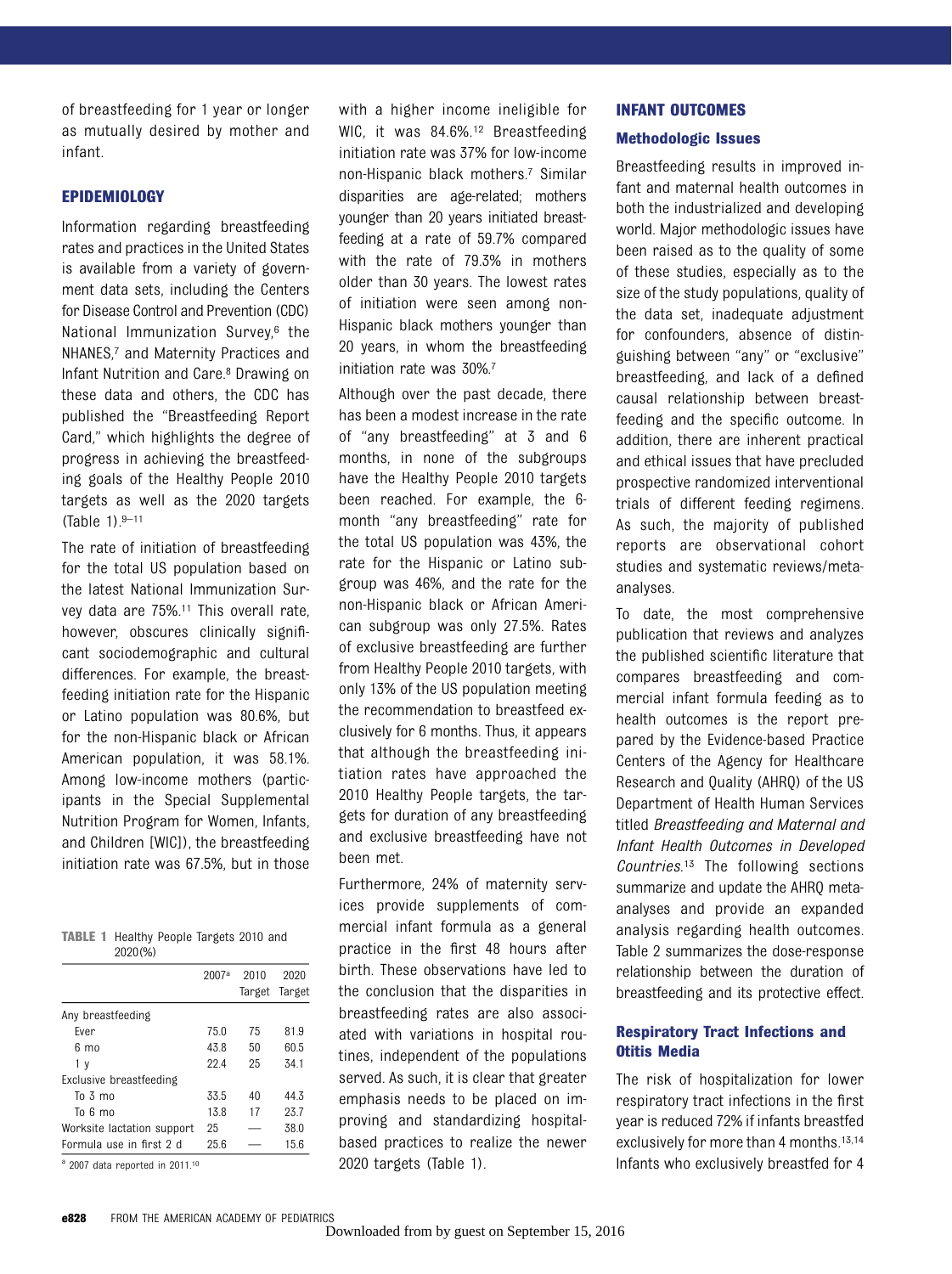| Condition                                          | % Lower Risk <sup>b</sup> | Breastfeeding                       | Comments                                       | 0 <sub>R</sub> c | 95% CI         |
|----------------------------------------------------|---------------------------|-------------------------------------|------------------------------------------------|------------------|----------------|
| Otitis media <sup>13</sup>                         | 23                        | Any                                 |                                                | 0.77             | $0.64 - 0.91$  |
| Otitis media <sup>13</sup>                         | 50                        | $\geq$ 3 or 6 mo                    | <b>Exclusive BF</b>                            | 0.50             | $0.36 - 0.70$  |
| Recurrent otitis media <sup>15</sup>               | 77                        | <b>Exclusive BF</b>                 | Compared with                                  | 1.95             | $1.06 - 3.59$  |
|                                                    |                           | $\geq 6$ mo <sup>d</sup>            | BF 4 to <6 mod                                 |                  |                |
| Upper respiratory<br>tract infection <sup>17</sup> | 63                        | $>6$ mo                             | <b>Exclusive BF</b>                            | 0.30             | $0.18 - 0.74$  |
| Lower respiratory<br>tract infection <sup>13</sup> | 72                        | $>4$ mo                             | <b>Exclusive BF</b>                            | 0.28             | $0.14 - 0.54$  |
| Lower respiratory<br>tract infection <sup>15</sup> | 77                        | <b>Exclusive BF</b><br>$\geq 6$ mod | Compared with<br>BF 4 to $<$ 6 mo <sup>d</sup> | 4.27             | $1.27 - 14.35$ |
| Asthma <sup>13</sup>                               | 40                        | $>3$ mo                             | Atopic family history                          | 0.60             | $0.43 - 0.82$  |
| Asthma <sup>13</sup>                               | 26                        | $\geq$ 3 mo                         | No atopic family<br>history                    | 0.74             | $0.6 - 0.92$   |
| RSV bronchiolitis <sup>16</sup>                    | 74                        | $>4$ mo                             |                                                | 0.26             | $0.074 - 0.9$  |
| NEC <sub>19</sub>                                  | 77                        | NICU stay                           | Preterm infants<br><b>Exclusive HM</b>         | 0.23             | $0.51 - 0.94$  |
| Atopic dermatitis <sup>27</sup>                    | 27                        | $>3$ mo                             | <b>Exclusive BFnegative</b><br>family history  | 0.84             | $0.59 - 1.19$  |
| Atopic dermatitis <sup>27</sup>                    | 42                        | $>3$ mo                             | <b>Exclusive BFpositive</b><br>family history  | 0.58             | $0.41 - 0.92$  |
| Gastroenteritis <sup>13-14</sup>                   | 64                        | Any                                 |                                                | 0.36             | $0.32 - 0.40$  |
| Inflammatory bowel<br>disease <sup>32</sup>        | 31                        | Any                                 |                                                | 0.69             | $0.51 - 0.94$  |
| Obesity <sup>13</sup>                              | 24                        | Any                                 |                                                | 0.76             | $0.67 - 0.86$  |
| Celiac disease <sup>31</sup>                       | 52                        | $>2$ mo                             | Gluten exposure<br>when BF                     | 0.48             | $0.40 - 0.89$  |
| Type 1 diabetes <sup>13,42</sup>                   | 30                        | $>3$ mo                             | <b>Exclusive BF</b>                            | 0.71             | $0.54 - 0.93$  |
| Type 2 diabetes <sup>13-43</sup>                   | 40                        | Any                                 |                                                | 0.61             | $0.44 - 0.85$  |
| Leukemia (ALL) <sup>13-46</sup>                    | 20                        | $>6$ mo                             |                                                | 0.80             | $0.71 - 0.91$  |
| Leukemia (AML) <sup>13,45</sup>                    | 15                        | $>6$ mo                             |                                                | 0.85             | $0.73 - 0.98$  |
| SIDS <sup>13</sup>                                 | 36                        | Any $>1$ mo                         |                                                | 0.64             | $0.57 - 0.81$  |
|                                                    |                           |                                     |                                                |                  |                |

TARLE 2 Dose-Response Benefits of Breastfeedings

ALL, acute lymphocytic leukemia; AML, acute myelogenous leukemia; BF, breastfeeding; HM, human milk; RSV, respiratory syncytial virus.

a Pooled data.

<sup>b</sup> % lower risk refers to lower risk while BF compared with feeding commercial infant formula or referent group specified.

<sup>c</sup> OR expressed as increase risk for commercial formula feeding.

<sup>d</sup> Referent group is exclusive BF ≥6 months.

to 6 months had a fourfold increase in the risk of pneumonia compared with infants who exclusively breastfed for more than 6 months.<sup>15</sup> The severity (duration of hospitalization and oxygen requirements) of respiratory syncytial virus bronchiolitis is reduced by 74% in infants who breastfed exclusively for 4 months compared with infants who never or only partially breastfed.16

Any breastfeeding compared with exclusive commercial infant formula feeding will reduce the incidence of otitis media (OM) by 23%.13 Exclusive breastfeeding for more than 3 months reduces the risk of otitis media by 50%. Serious colds and ear and throat infections were reduced by 63% in

infants who exclusively breastfed for 6 months<sup>17</sup>

#### Gastrointestinal Tract Infections

Any breastfeeding is associated with a 64% reduction in the incidence of nonspecific gastrointestinal tract infections, and this effect lasts for 2 months after cessation of breastfeeding.13,14,17,18

#### Necrotizing Enterocolitis

Meta-analyses of 4 randomized clinical trials performed over the period 1983 to 2005 support the conclusion that feeding preterm infants human milk is associated with a significant reduction (58%) in the incidence of necrotizing enterocolitis (NEC).<sup>13</sup> A more recent study of preterm infants fed an exclusive human milk diet compared with those fed human milk supplemented with cow-milk-based infant formula products noted a 77% reduction in NEC.19 One case of NEC could be prevented if 10 infants received an exclusive human milk diet, and 1 case of NEC requiring surgery or resulting in death could be prevented if 8 infants received an exclusive human milk diet.19

# Sudden Infant Death Syndrome and Infant Mortality

Meta-analyses with a clear definition of degree of breastfeeding and adjusted for confounders and other known risks for sudden infant death syndrome (SIDS) note that breastfeeding is associated with a 36% reduced risk of SIDS.13 Latest data comparing any versus exclusive breastfeeding reveal that for any breastfeeding, the multivariate odds ratio (OR) is 0.55 (95% confidence interval [CI], 0.44–0.69). When computed for exclusive breastfeeding, the OR is 0.27 (95% CI, 0.27–0.31).20 A proportion (21%) of the US infant mortality has been attributed, in part, to the increased rate of SIDS in infants who were never breastfed.21 That the positive effect of breastfeeding on SIDS rates is independent of sleep position was confirmed in a large case-control study of supine-sleeping infants.22,23

It has been calculated that more than 900 infant lives per year may be saved in the United States if 90% of mothers exclusively breastfed for 6 months.<sup>24</sup> In the 42 developing countries in which 90% of the world's childhood deaths occur, exclusive breastfeeding for 6 months and weaning after 1 year is the most effective intervention, with the potential of preventing more than 1 million infant deaths per year, equal to preventing 13% of the world's childhood mortality.25

#### Allergic Disease

There is a protective effect of exclusive breastfeeding for 3 to 4 months in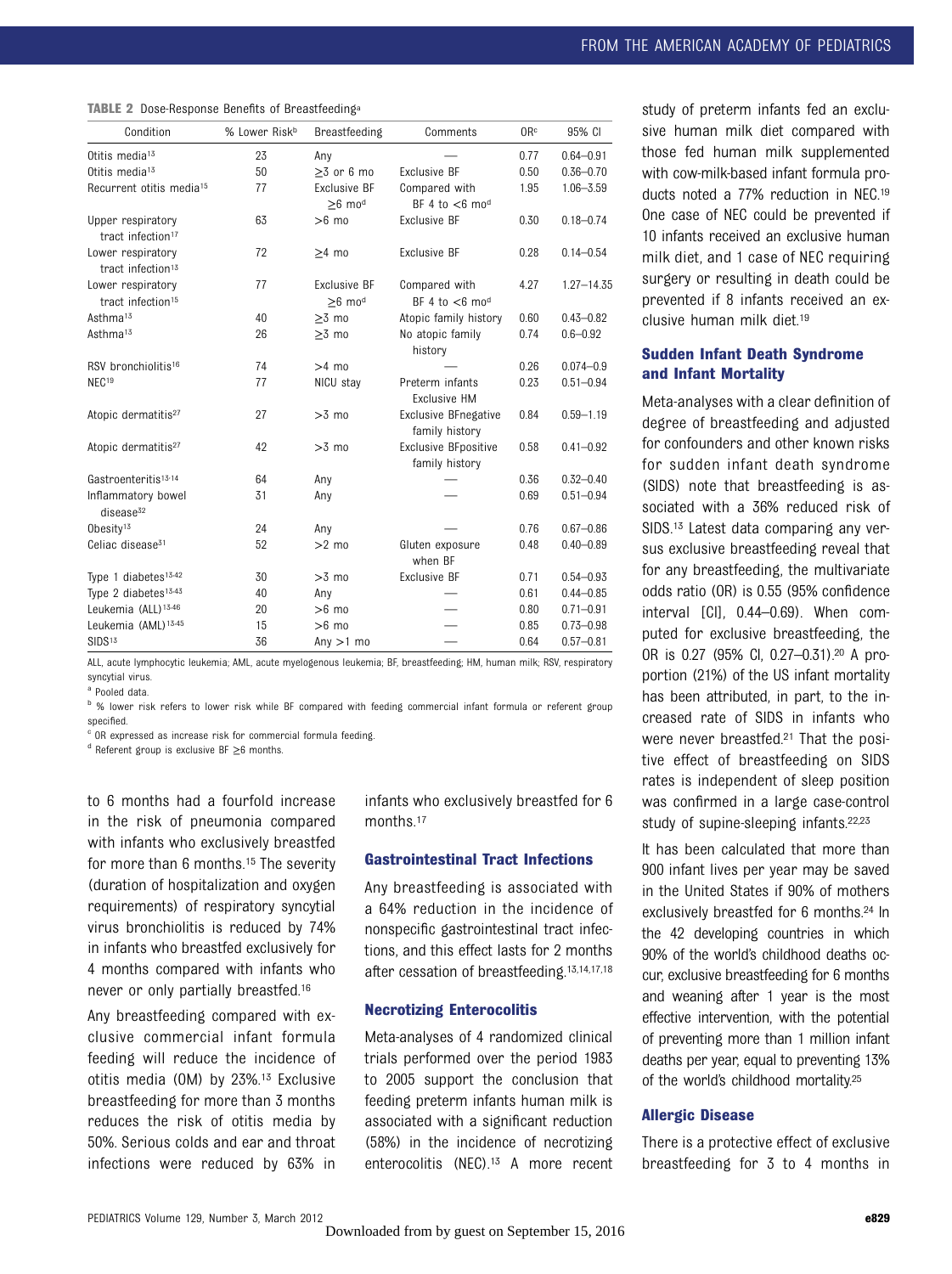reducing the incidence of clinical asthma, atopic dermatitis, and eczema by 27% in a low-risk population and up to 42% in infants with positive family history.13,26 There are conflicting studies that examine the timing of adding complementary foods after 4 months and the risk of allergy, including food allergies, atopic dermatitis, and asthma, in either the allergy-prone or nonatopic individual.26 Similarly, there are no convincing data that delaying introduction of potentially allergenic foods after 6 months has any protective effect.27–<sup>30</sup> One problem in analyzing this research is the low prevalence of exclusive breastfeeding at 6 months in the study populations. Thus, research outcomes in studies that examine the development of atopy and the timing of introducing solid foods in partially breastfed infants may not be applicable to exclusively breastfed infants.

# Celiac Disease

There is a reduction of 52% in the risk of developing celiac disease in infants who were breastfed at the time of gluten exposure. $31$  Overall, there is an association between increased duration of breastfeeding and reduced risk of celiac disease when measured as the presence of celiac antibodies. The critical protective factor appears to be not the timing of the gluten exposure but the overlap of breastfeeding at the time of the initial gluten ingestion. Thus, gluten-containing foods should be introduced while the infant is receiving only breast milk and not infant formula or other bovine milk products.

# Inflammatory Bowel Disease

Breastfeeding is associated with a 31% reduction in the risk of childhood inflammatory bowel disease.32 The protective effect is hypothesized to result from the interaction of the immunomodulating effect of human milk and the underlying genetic susceptibility of the infant. Different patterns of intestinal colonization in breastfed versus commercial infant formula–fed infants may add to the preventive effect of human milk.<sup>33</sup>

# **Obesity**

Because rates of obesity are significantly lower in breastfed infants, national campaigns to prevent obesity begin with breastfeeding support.34,35 Although complex factors confound studies of obesity, there is a 15% to 30% reduction in adolescent and adult obesity rates if any breastfeeding occurred in infancy compared with no breastfeeding.13,36 The Framingham Offspring study noted a relationship of breastfeeding and a lower BMI and higher high-density lipoprotein concentration in adults.37 A sibling difference model study noted that the breastfed sibling weighed 14 pounds less than the sibling fed commercial infant formula and was less likely to reach BMI obesity threshold.38 The duration of breastfeeding also is inversely related to the risk of overweight; each month of breastfeeding being associated with a 4% reduction in risk.14

The interpretation of these data is confounded by the lack of a definition in many studies of whether human milk was given by breastfeeding or by bottle. This is of particular importance, because breastfed infants self-regulate intake volume irrespective of maneuvers that increase available milk volume, and the early programming of self-regulation, in turn, affects adult weight gain.39 This concept is further supported by the observations that infants who are fed by bottle, formula, or expressed breast milk will have increased bottle emptying, poorer selfregulation, and excessive weight gain in late infancy (older than 6 months) compared with infants who only nurse from the breast.40,41

#### **Diabetes**

Up to a 30% reduction in the incidence of type 1 diabetes mellitus is reported for infants who exclusively breastfed for at least 3 months, thus avoiding exposure to cow milk protein.<sup>13,42</sup> It has been postulated that the putative mechanism in the development of type 1 diabetes mellitus is the infant's exposure to cow milk β-lactoglobulin, which stimulates an immune-mediated process crossreacting with pancreatic β cells. A reduction of 40% in the incidence of type 2 diabetes mellitus is reported, possibly reflecting the long-term positive effect of breastfeeding on weight control and feeding self-regulation.43

# Childhood Leukemia and Lymphoma

There is a reduction in leukemia that is correlated with the duration of breastfeeding.14,44 A reduction of 20% in the risk of acute lymphocytic leukemia and 15% in the risk of acute myeloid leukemia in infants breastfed for 6 months or longer.45,46 Breastfeeding for less than 6 months is protective but of less magnitude (approximately 12% and 10%, respectively). The question of whether the protective effect of breastfeeding is a direct mechanism of human milk on malignancies or secondarily mediated by its reduction of early childhood infections has yet to be answered.

#### Neurodevelopmental Outcomes

Consistent differences in neurodevelopmental outcome between breastfed and commercial infant formula–fed infants have been reported, but the outcomes are confounded by differences in parental education, intelligence, home environment, and socioeconomic status.13,47 The large, randomized Promotion of Breastfeeding Intervention Trial provided evidence that adjusted outcomes of intelligence scores and teacher's ratings are significantly greater in breastfed infants.48–<sup>50</sup> In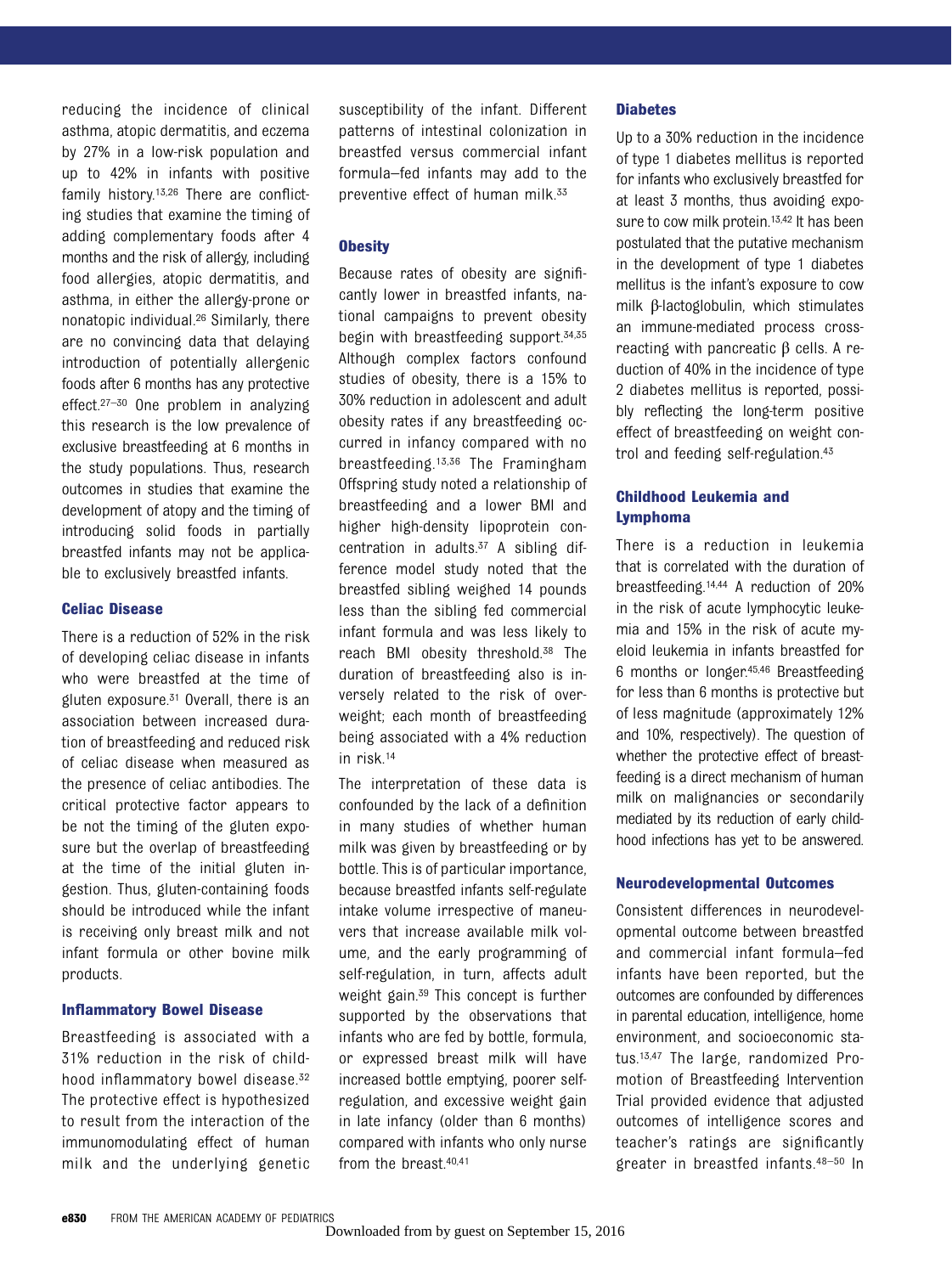addition, higher intelligence scores are noted in infants who exclusively breastfed for 3 months or longer, and higher teacher ratings were observed if exclusive breastfeeding was practiced for 3 months or longer. Significantly positive effects of human milk feeding on long-term neurodevelopment are observed in preterm infants, the population more at risk for these adverse neurodevelopmental outcomes.51–<sup>54</sup>

# PRETERM INFANTS

There are several significant shortand long-term beneficial effects of feeding preterm infants human milk. Lower rates of sepsis and NEC indicate that human milk contributes to the development of the preterm infant's immature host defense.19,55–<sup>59</sup> The benefits of feeding human milk to preterm infants are realized not only in the NICU but also in the fewer hospital readmissions for illness in the year after NICU discharge.51,52 Furthermore, the implications for a reduction in incidence of NEC include not only lower mortality rates but also lower long-term growth failure and neurodevelopmental disabilities.60,61 Clinical feeding tolerance is improved, and the attainment of full enteral feeding is hastened by a diet of human milk.51,52,59

Neurodevelopmental outcomes are improved by the feeding of human milk. Long-term studies at 8 years of age through adolescence suggest that intelligence test results and white matter and total brain volumes are greater in subjects who had received human milk as infants in the NICU.53,54 Extremely preterm infants receiving the greatest proportion of human milk in the NICU had significantly greater scores for mental, motor, and behavior ratings at ages 18 months and 30 months.51,52 These data remain significant after adjustment for confounding factors, such as maternal age, education, marital status, race, and infant morbidities.

These neurodevelopmental outcomes are associated with predominant and not necessarily exclusive human milk feeding. Human milk feeding in the NICU also is associated with lower rates of severe retinopathy of prematurity.<sup>62,63</sup> Long-term studies of preterm infants also suggest that human milk feeding is associated with lower rates of metabolic syndrome, and in adolescents, it is associated with lower blood pressures and low-density lipoprotein concentrations and improved leptin and insulin metabolism.64,65

The potent benefits of human milk are such that all preterm infants should receive human milk (Table 3). Mother's own milk, fresh or frozen, should be the primary diet, and it should be fortified appropriately for the infant born weighing less than 1.5 kg. If mother's own milk is unavailable despite significant lactation support, pasteurized donor milk should be used.19,66 Quality control of pasteurized donor milk is important and should be monitored. New data suggest that mother's own milk can be stored at refrigerator temperature (4°C) in the NICU for as long as 96 hours.<sup>67</sup> Data on thawing, warming, and prolonged storage need updating. Practices should involve protocols that prevent misadministration of milk.

# MATERNAL OUTCOMES

Both short- and long-term health benefits accrue to mothers who breastfeed. Such mothers have decreased postpartum blood loss and more rapid involution of the uterus. Continued breastfeeding leads to increased child spacing secondary to lactational amenorrhea. Prospective cohort studies have noted an increase in postpartum depression in mothers who do not breastfeed or who wean early.<sup>68</sup> A large prospective study on child abuse and neglect perpetuated by mothers found, after correcting for potential

- TABLE 3 Recommendations on Breastfeeding Management for Preterm Infants
- 1. All preterm infants should receive human milk. • Human milk should be fortified, with protein, minerals, and vitamins to ensure optimal nutrient intake for infants weighing <1500 g at birth.
	- Pasteurized donor human milk, appropriately fortified, should be used if mother's own milk is unavailable or its use is contraindicated.
- 2. Methods and training protocols for manual and mechanical milk expression must be available to mothers.
- 3. Neonatal intensive care units should possess evidence-based protocols for collection, storage, and labeling of human milk.150
- 4. Neonatal intensive care units should prevent the misadministration of human milk [\(http://www.](http://www.cdc.gov/breastfeeding/recommendations/other_mothers_milk.htm) [cdc.gov/breastfeeding/recommendations/](http://www.cdc.gov/breastfeeding/recommendations/other_mothers_milk.htm) [other\\_mothers\\_milk.htm](http://www.cdc.gov/breastfeeding/recommendations/other_mothers_milk.htm)).
- 5. There are no data to support routinely culturing human milk for bacterial or other organisms.151

confounders, that the rate of abuse/ neglect was significantly increased for mothers who did not breastfeed as opposed to those who did (OR: 2.6; 95% CI: 1.7–3.9).69

Studies of the overall effect of breastfeeding on the return of the mothers to their pre-pregnancy weight are inconclusive, given the large numbers of confounding factors on weight loss (diet, activity, baseline BMI, ethnicity).13 In a covariate-adjusted study of more than 14 000 women postpartum, mothers who exclusively breastfed for longer than 6 months weighed 1.38 kg less than those who did not breastfeed.70 In mothers without a history of gestational diabetes, breastfeeding duration was associated with a decreased risk of type 2 diabetes mellitus; for each year of breastfeeding, there was a decreased risk of 4% to 12%.71,72 No beneficial effect for breastfeeding was noted in mothers who were diagnosed with gestational diabetes.

The longitudinal Nurses Health Study noted an inverse relationship between the cumulative lifetime duration of breastfeeding and the development of rheumatoid arthritis.73 If cumulative duration of breastfeeding exceeded 12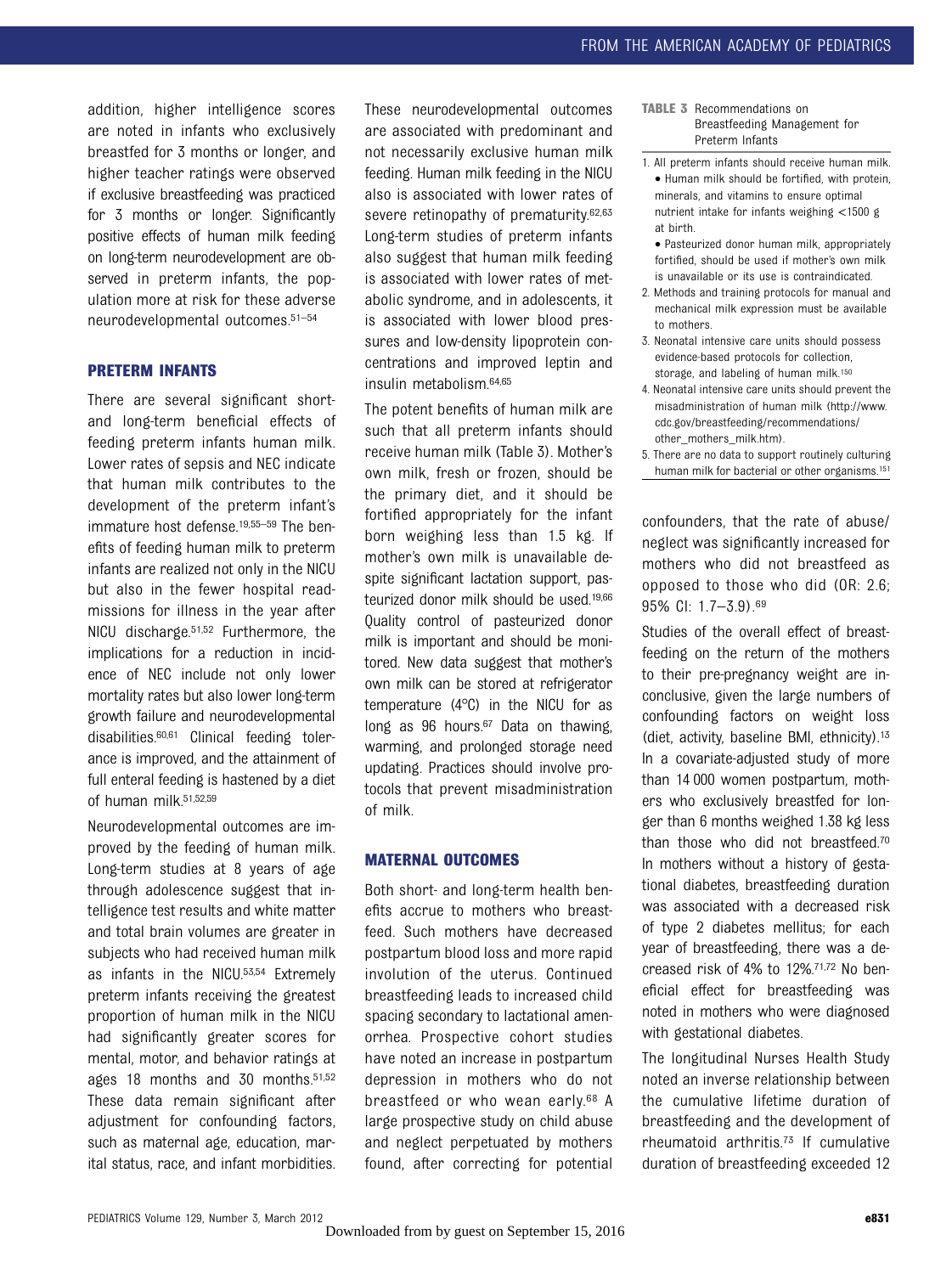months, the relative risk of rheumatoid arthritis was 0.8 (95% CI: 0.8–1.0), and if the cumulative duration of breastfeeding was longer than 24 months, the relative risk of rheumatoid arthritis was 0.5 (95% CI: 0.3–0.8).73 An association between cumulative lactation experience and the incidence of adult cardiovascular disease was reported by the Women's Health Initiative in a longitudinal study of more than 139 000 postmenopausal women.74 Women with a cumulative lactation history of 12 to 23 months had a significant reduction in hypertension (OR: 0.89; 95% CI: 0.84–0.93), hyperlipidemia (OR: 0.81; 95% CI: 0.76– 0.87), cardiovascular disease (OR: 0.90; 95% CI: 0.85–0.96), and diabetes (OR: 0.74; 95% CI: 0.65–0.84).

Cumulative lactation experience also correlates with a reduction in both breast (primarily premenopausal) and ovarian cancer.13,14,75 Cumulative duration of breastfeeding of longer than 12 months is associated with a 28% decrease in breast cancer (OR: 0.72; 95% CI: 0.65–0.8) and ovarian cancer (OR: 0.72; 95% CI: 0.54–0.97).76 Each year of breastfeeding has been calculated to result in a 4.3% reduction in breast cancer.76,77

# ECONOMIC BENEFITS

A detailed pediatric cost analysis based on the AHRQ report concluded that if 90% of US mothers would comply with the recommendation to breastfeed exclusively for 6 months, there would be a savings of \$13 billion per year.24 The savings do not include those related to a reduction in parental absenteeism from work or adult deaths from diseases acquired in childhood, such as asthma, type 1 diabetes mellitus, or obesity-related conditions. Strategies that increase the number of mothers who breastfeed exclusively for about 6 months would be of great economic benefit on a national level.

# DURATION OF EXCLUSIVE BREASTFEEDING

The AAP recommends exclusive breastfeeding for about 6 months, with continuation of breastfeeding for 1 year or longer as mutually desired by mother and infant, a recommendation concurred to by the WHO78 and the Institute of Medicine.79

Support for this recommendation of exclusive breastfeeding is found in the differences in health outcomes of infants breastfed exclusively for 4 vs 6 months, for gastrointestinal disease, otitis media, respiratory illnesses, and atopic disease, as well as differences in maternal outcomes of delayed menses and postpartum weight loss.15,18,80

Compared with infants who never breastfed, infants who were exclusively breastfed for 4 months had significantly greater incidence of lower respiratory tract illnesses, otitis media, and diarrheal disease than infants exclusively breastfed for 6 months or longer.15,18 When compared with infants who exclusively breastfed for longer than 6 months, those exclusively breastfed for 4 to 6 months had a fourfold increase in the risk of pneumonia.15 Furthermore, exclusively breastfeeding for 6 months extends the period of lactational amenorrhea and thus improves child spacing, which reduces the risk of birth of a preterm infant.<sup>81</sup>

The AAP is cognizant that for some infants, because of family and medical history, individual developmental status, and/or social and cultural dynamics, complementary feeding, including glutencontaining grains, begins earlier than 6 months of age.82,83 Because breastfeeding is immunoprotective, when such complementary foods are introduced, it is advised that this be done while the infant is feeding only breastmilk.<sup>82</sup> Mothers should be encouraged to continue breastfeeding through the first year and beyond as more and varied complementary foods are introduced.

# CONTRAINDICATIONS TO BREASTFEEDING

There are a limited number of medical conditions in which breastfeeding is contraindicated, including an infant with the metabolic disorder of classic galactosemia. Alternating breastfeeding with special protein-free or modified formulas can be used in feeding infants with other metabolic diseases (such as phenylketonuria), provided that appropriate blood monitoring is available. Mothers who are positive for human T-cell lymphotrophic virus type  $I$  or  $II^{84}$  or untreated brucellosis<sup>85</sup> should not breastfeed nor provide expressed milk to their infants Breastfeeding should not occur if the mother has active (infectious) untreated tuberculosis or has active herpes simplex lesions on her breast; however, expressed milk can be used because there is no concern about these infectious organisms passing through the milk. Breastfeeding can be resumed when a mother with tuberculosis is treated for a minimum of 2 weeks and is documented that she is no longer infectious.86 Mothers who develop varicella 5 days before through 2 days after delivery should be separated from their infants, but their expressed milk can be used for feeding.87 In 2009, the CDC recommended that mothers acutely infected with H1N1 influenza should temporarily be isolated from their infants until they are afebrile, but they can provide expressed milk for feeding.88

In the industrialized world, it is not recommended that HIV-positive mothers breastfeed. However, in the developing world, where mortality is increased in non-breastfeeding infants from a combination of malnutrition and infectious diseases, breastfeeding may outweigh the risk of the acquiring HIV infection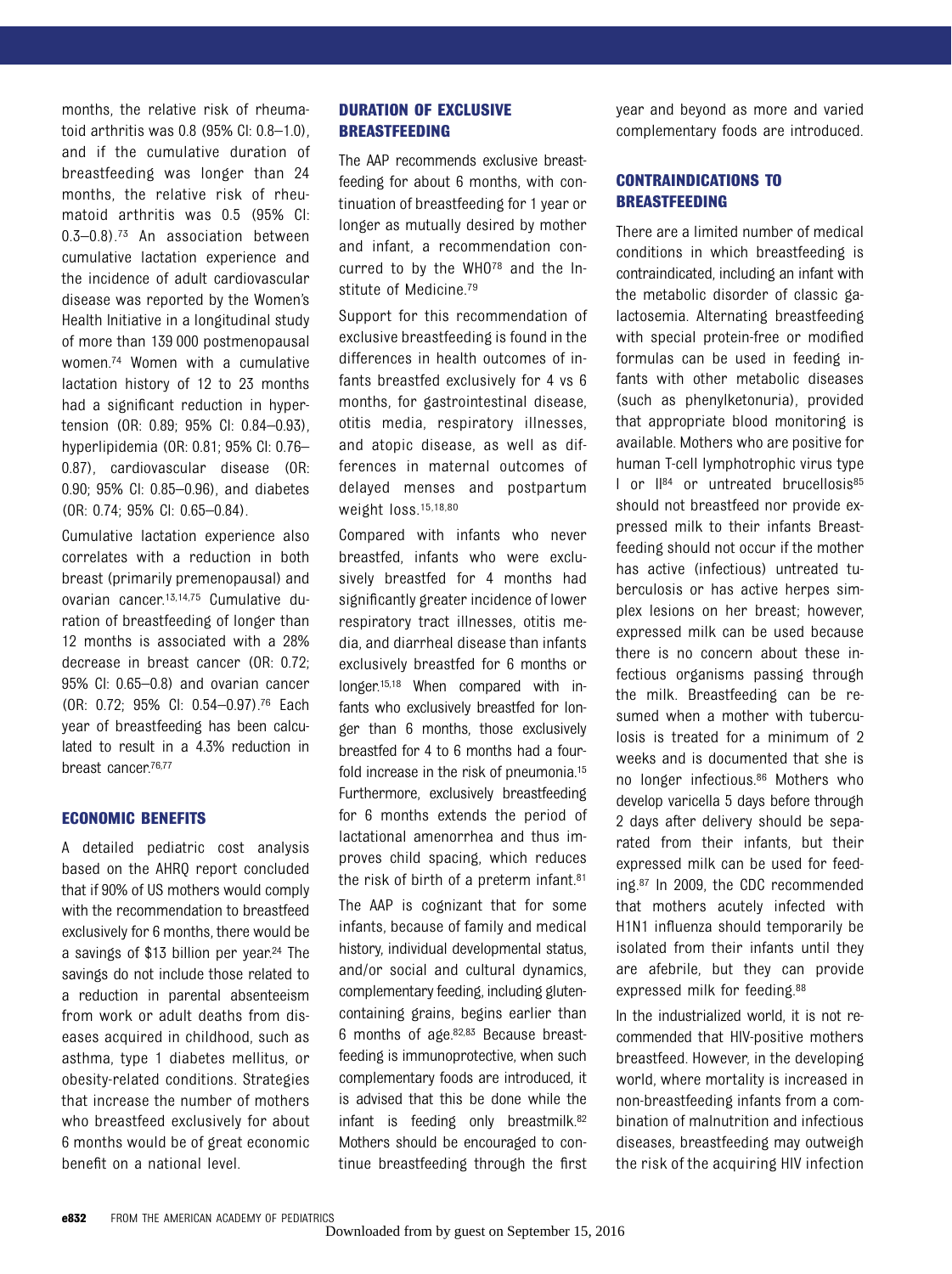from human milk. Infants in areas with endemic HIV who are exclusively breastfed for the first 3 months are at a lower risk of acquiring HIV infection than are those who received a mixed diet of human milk and other foods and/or commercial infant formula.<sup>89</sup> Recent studies document that combining exclusive breastfeeding for 6 months with 6 months of antiretroviral therapy significantly decreases the postnatal acquisition of HIV-1.90,91

There is no contraindication to breastfeeding for a full-term infant whose mother is seropositive for cytomegalovirus (CMV). There is a possibility that CMV acquired from mother's milk may be associated with a late-onset sepsis-like syndrome in the extremely low birth weight (birth weight <1500 g) preterm infant. Although not associated with long-term abnormalities, such a syndrome may warrant antiviral therapy.92 The value of routinely feeding human milk from seropositive mothers to preterm infants outweighs the risks of clinical disease, especially because no long-term neurodevelopmental abnormalities have been reported.93 Freezing of milk reduces but does not eliminate CMV.94 Heating, either as Holder pasteurization (heating at 62.5°C for 30 minutes) or hightemperature short pasteurization (72°C for 5–10 seconds) eliminates the viral load from the milk but also affects bioactive factors and nutrients.95 Thus, fresh mother's own milk is preferable for routinely feeding all preterm infants.

Maternal substance abuse is not a categorical contraindication to breastfeeding. Adequately nourished narcoticdependent mothers can be encouraged to breastfeed if they are enrolled in a supervised methadone maintenance program and have negative screening for HIV and illicit drugs.<sup>96</sup> Street drugs such as PCP (phencyclidine), cocaine, and cannabis can be detected in human

milk, and their use by breastfeeding mothers is of concern, particularly with regard to the infant's long-term neurobehavioral development and thus are contraindicated.97 Alcohol is not a galactogogue; it may blunt prolactin response to suckling and negatively affects infant motor development.98,99 Thus, ingestion of alcoholic beverages should be minimized and limited to an occasional intake but no more than 0.5 g alcohol per kg body weight, which for a 60 kg mother is approximately 2 oz liquor, 8 oz wine, or 2 beers.100 Nursing should take place 2 hours or longer after the alcohol intake to minimize its concentration in the ingested milk.101 Maternal smoking is not an absolute contraindication to breastfeeding but should be strongly discouraged, because it is associated with an increased incidence in infant respiratory allergy<sup>102</sup> and SIDS.<sup>103</sup> Smoking should not occur in the presence of the infant so as to minimize the negative effect of secondary passive smoke inhalation.104 Smoking is also a risk factor for low milk supply and poor weight gain.105,106

# MATERNAL DIET

Well-nourished lactating mothers have an increased daily energy need of 450 to 500 kcal/day that can be met by a modest increase in a normally balanced varied diet.<sup>107-109</sup> Although dietary reference intakes for breastfeeding mothers are similar to or greater than those during pregnancy, there is no routine recommendation for maternal supplements during lactation.108,109,110 Many clinicians recommend the continued use of prenatal vitamin supplements during lactation.109

The mother's diet should include an average daily intake of 200 to 300 mg of the ω-3 long-chain polyunsaturated fatty acids (docosahexaenoic acid [DHA]) to guarantee a sufficient concentration of preformed DHA in the

milk.111,112 Consumption of 1 to 2 portions of fish (eg, herring, canned light tuna, salmon) per week will meet this need. The concern regarding the possible risk from intake of excessive mercury or other contaminants is offset by the neurobehavioral benefits of an adequate DHA intake and can be minimized by avoiding the intake of predatory fish (eg, pike, marlin, mackerel, tile fish, swordfish).113 Poorly nourished mothers or those on selective vegan diets may require a supplement of DHA as well as multivitamins.

# MATERNAL MEDICATIONS

Recommendations regarding breastfeeding in situations in which the mother is undergoing either diagnostic procedures or pharmacologic therapy must balance the benefits to the infant and the mother against the potential risk of drug exposure to the infant. There are only a limited number of agents that are contraindicated, and an appropriate substitute usually can be found. The most comprehensive, upto-date source of information regarding the safety of maternal medications when the mother is breastfeeding is LactMed, an Internet-accessed source published by the National Library of Medicine/National Institutes of Health.114 A forthcoming AAP policy statement on the transfer of drugs and other chemicals into human milk will provide additional recommendations, with particular focus on psychotropic drugs, herbal products, galactagogues, narcotics, and pain medications.115 In general, breastfeeding is not recommended when mothers are receiving medication from the following classes of drugs: amphetamines, chemotherapy agents, ergotamines, and statins.

There are a wide variety of maternally administered psychotropic agents for which there are inadequate pharmacologic data with regard to human milk and/or nursing infant's blood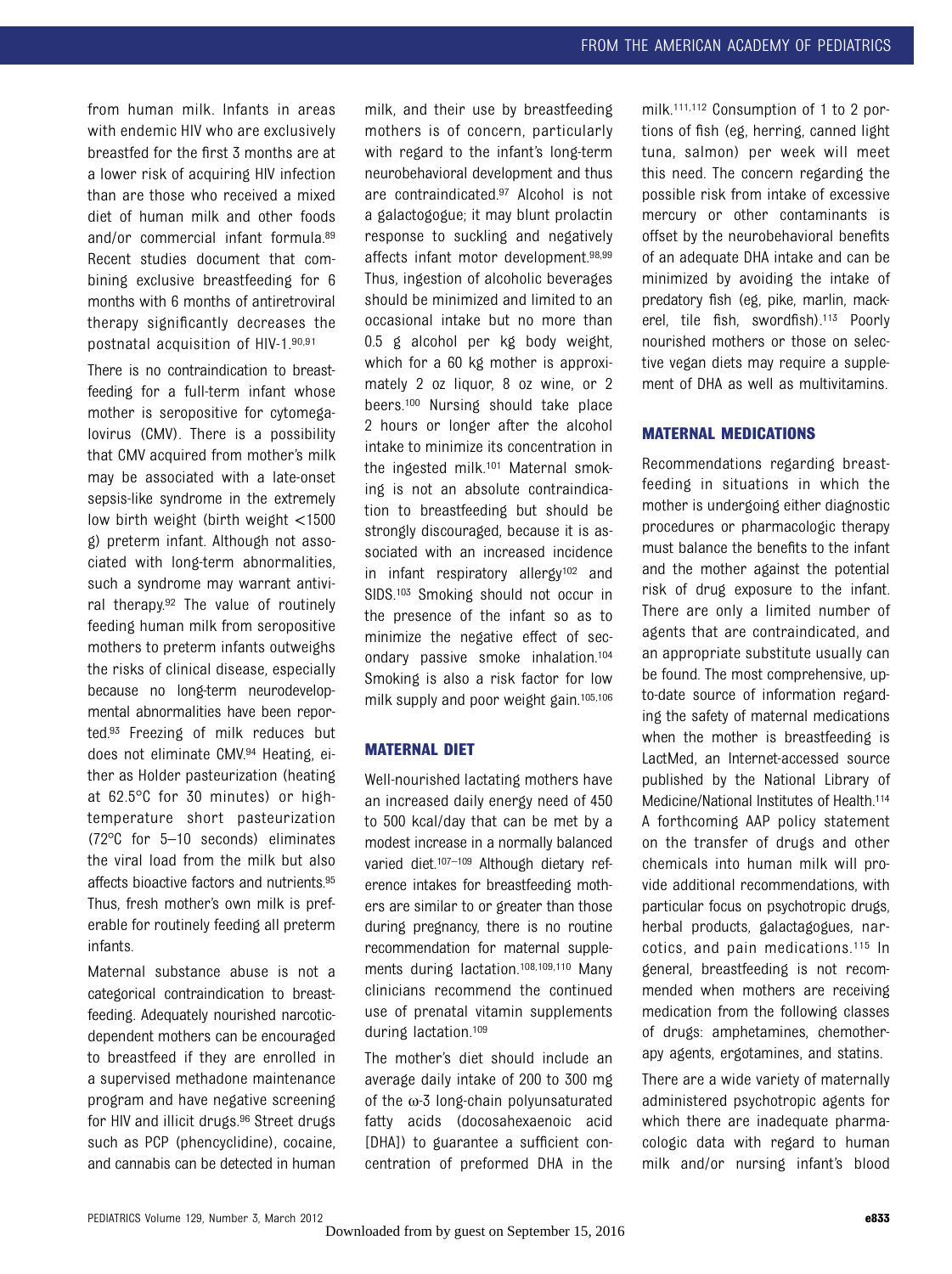concentrations. In addition, data regarding the long-term neurobehavioral effects from exposure to these agents during the critical developmental period of early infancy are lacking. A recent comprehensive review noted that of the 96 psychotropic drugs available, pharmacologic and clinical information was only available for 62 (65%) of the drugs.<sup>116</sup> In only 19 was there adequate information to allow for defining a safety protocol and thus qualifying to be compatible for use by lactating mothers. Among the agents considered to be least problematic were the tricyclic antidepressants amitriptyline and clomipramine and the selective serotonin-reuptake inhibitors paroxetine and sertraline.

Detailed guidelines regarding the necessity for and duration of temporary cessation of breastfeeding after maternal exposure to diagnostic radioactive compounds are provided by the US Nuclear Regulatory Commission and in medical reviews.117–<sup>119</sup> Special precaution should be followed in the situation of breastfeeding infants with glucose-6-phosphate-dehydrogenase deficiency. Fava beans, nitrofurantoin, primaquine, and phenazopyridine should be avoided by the mother to minimize the risk of hemolysis in the infant.120

#### HOSPITAL ROUTINES

The Sections on Breastfeeding and Perinatal Pediatrics have published the Sample Hospital Breastfeeding Policy that is available from the AAP Safe and Healthy Beginnings Web site.3,5 This sample hospital policy is based on the detailed recommendations of the previous AAP policy statement "Breastfeeding and the Use of Human Milk" <sup>1</sup> as well as the principles of the 1991 WHO/UNICEF publication "Tens Steps to Successful Breastfeeding" (Table 4)<sup>121</sup> and provides a template for developing a uniform hospital policy for support of breastfeeding.<sup>122</sup> In particular,

emphasis is placed on the need to revise or discontinue disruptive hospital policies that interfere with early skinto-skin contact, that provide water, glucose water, or commercial infant formula without a medical indication, that restrict the amount of time the infant can be with the mother, that limit feeding duration, or that provide unlimited pacifier use.

In 2009, the AAP endorsed the Ten Steps program (see Table 4). Adherence to these 10 steps has been demonstrated to increase rates of breastfeeding initiation, duration, and exclusivity.<sup>122,123</sup> Implementation of the following 5 postpartum hospital practices has been demonstrated to increase breastfeeding duration, irrespective of socioeconomic status: breastfeeding in the first hour after birth, exclusive breastfeeding, rooming-in, avoidance of pacifiers, and receipt of telephone number for support after discharge from the hospital.124

The CDC National Survey of Maternity Practices in Infant Nutrition and Care has assessed the lactation practices in more than 80% of US hospitals and noted that the mean score for implementation of the Ten Steps was only 65%.34,125 Fifty-eight percent of hospitals erroneously advised mothers to limit suckling at the breast to a specified length of time, and 41% of the hospitals gave pacifiers to more than some of their newborns—both practices that have been documented to lower breastfeeding rates and duration.126 The survey noted that in 30% of all birth centers, more than half of all newborns received supplementation commercial infant formula, a practice associated with shorter duration of breastfeeding and less exclusivity.34,125 As indicated in the benefits section, this early supplementation may affect morbidity outcomes in this population. The survey also reported that 66% of hospitals

#### TABLE 4 WHO/UNICEF Ten Steps to Successful Breastfeeding

- 1. Have a written breastfeeding policy that is
- routinely communicated to all health care staff. 2. Train all health care staff in the skills necessary to implement this policy.
- 3. Inform all pregnant women about the benefits and management of breastfeeding.
- 4. Help mothers initiate breastfeeding within the first hour of birth.
- 5. Show mothers how to breastfeed and how to maintain lactation even if they are separated from their infants.
- 6. Give newborn infants no food or drink other than breast milk, unless medically indicated.
- 7. Practice rooming-in (allow mothers and infants to remain together) 24 h a day.
- 8. Encourage breastfeeding on demand.
- 9. Give no artificial nipples or pacifiers to breastfeeding infants.<sup>a</sup>
- 10. Foster the establishment of breastfeeding support groups and refer mothers to them on discharge from hospital.

 $^{\rm a}$  The AAP does not support a categorical ban on pacifiers because of their role in SIDS risk reduction and their analgesic benefit during painful procedures when breastfeeding cannot provide the analgesia. Pacifier use in the hospital in the neonatal period should be limited to specific medical indications such as pain reduction and calming in a drug-exposed infant, for example. Mothers of healthy term breastfed infants should be instructed to delay pacifier use until breastfeeding is well-established, usually about 3 to 4 wk after birth.

reported that they distributed to breastfeeding mothers discharge packs that contained commercial infant formula, a practice that has been documented to negatively affect exclusivity and duration of breastfeeding.127 Few birth centers have model hospital policies (14%) and support breastfeeding mothers after hospital discharge (27%). Only 37% of centers practice more than 5 of the 10 Steps and only 3.5% practice 9 to 10 Steps.34

There is, thus, a need for a major conceptual change in the organization of the hospital services for the mother and infant dyad (Table 5). This requires that medical and nursing routines and practices adjust to the principle that breastfeeding should begin within the first hour after birth (even for Cesarean deliveries) and that infants must be continuously accessible to the mother by rooming-in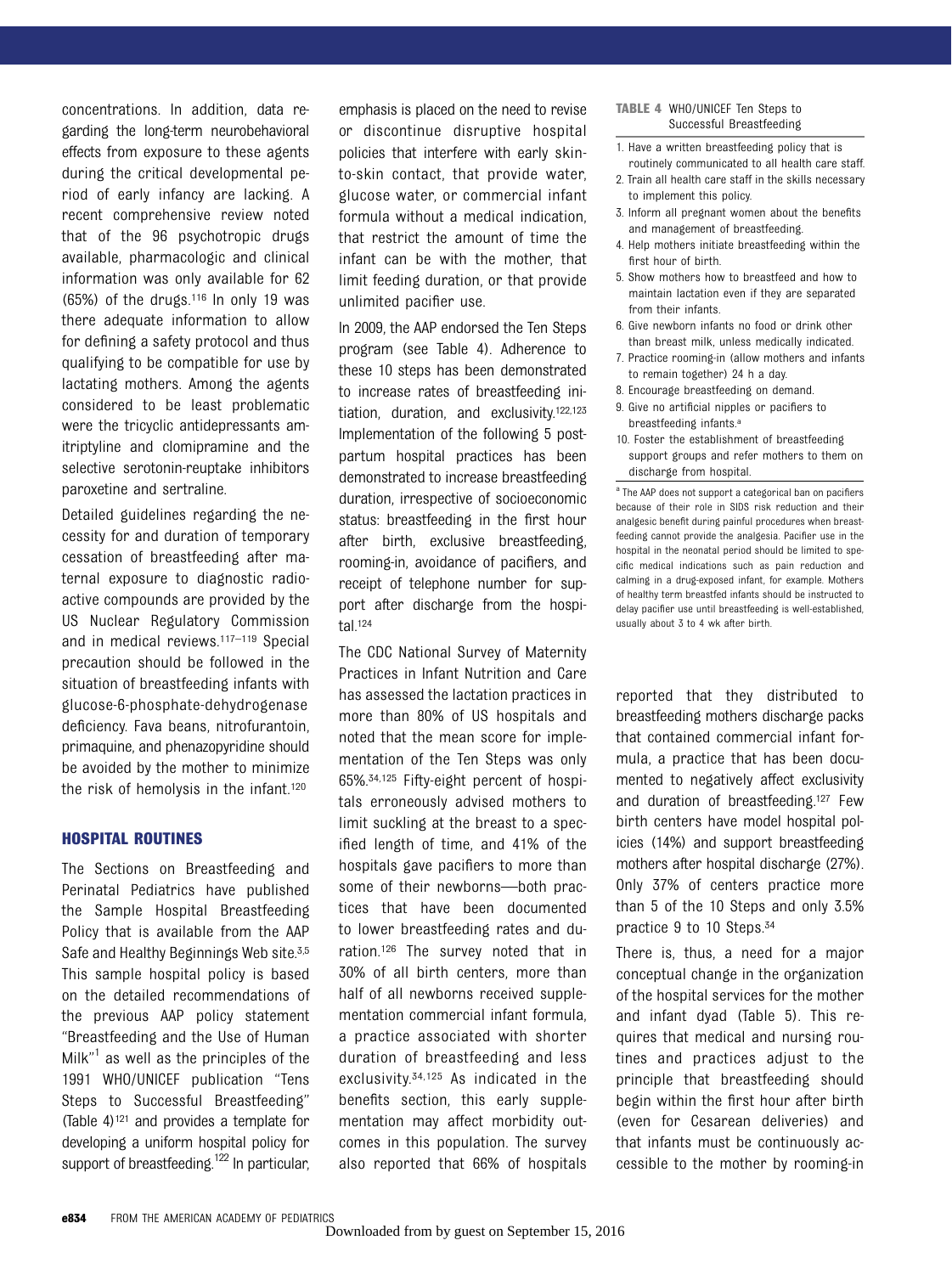arrangements that facilitate aroundthe-clock, on-demand feeding for the healthy infant. Formal staff training should not only focus on updating knowledge and techniques for breastfeeding support but also should acknowledge the need to change attitudes and eradicate unsubstantiated beliefs about the supposed equivalency of breastfeeding and commercial infant formula feeding. Emphasis should be placed on the numerous benefits of exclusive breastfeeding. The importance of addressing the issue of the impact of hospital practices and policies on breastfeeding outcomes is highlighted by the decision of The Joint Commission to adopt the rate of exclusive breast milk feeding as a Perinatal Care Core Measure.127 As such, the rate of exclusive breastfeeding during the hospital stay has been confirmed as a critical variable when measuring the quality of care provided by a medical facility.

#### Pacifier Use

Given the documentation that early use of pacifiers may be associated with less successful breastfeeding, pacifier use in the neonatal period should be limited to specific medical situations.128 These include uses for pain relief, as a calming agent, or as part of structured program for enhancing oral motor function. Because pacifier use has been associated with a reduction in SIDS incidence, mothers of healthy term infants should be instructed to use pacifiers at infant nap or sleep time after breastfeeding is well established, at approximately 3 to 4 weeks of age.129–<sup>131</sup>

# Vitamins and Mineral Supplements

Intramuscular vitamin  $K_1$  (phytonadione) at a dose of 0.5 to 1.0 mg should routinely be administered to all infants on the first day to reduce the risk of hemorrhagic disease of the newborn.132 A delay of administration until after the first feeding at the breast but not later than 6 hours of age is recommended. A single oral dose of vitamin K should not be used, because the oral dose is variably absorbed and does not provide adequate concentrations or stores for the breastfed infant.132

Vitamin D deficiency/insufficiency and rickets has increased in all infants as a result of decreased sunlight exposure secondary to changes in lifestyle, dress habits, and use of topical sunscreen preparations. To maintain an adequate serum vitamin D concentration, all breastfed infants routinely should receive an oral supplement of vitamin D, 400 U per day, beginning at hospital discharge.133

Supplementary fluoride should not be provided during the first 6 months. From age 6 months to 3 years, fluoride supplementation should be limited to infants residing in communities where the fluoride concentration in the water is  $<$ 0.3 ppm. $134$  Complementary food rich in iron and zinc should be introduced at about 6 months of age. Supplementation of oral iron drops before 6 months may be needed to support iron stores.

Premature infants should receive both a multivitamin preparation and an oral iron supplement until they are ingesting a completely mixed diet and their growth and hematologic status are normalized.

# **GROWTH**

The growth pattern of healthy term breastfed infants differs from the existing CDC "reference" growth curves, which are primarily based on data from few breastfeeding infants. The WHO multicenter curves are based on combined longitudinal data from healthy breastfed infants from birth to 24 months and cross-sectional data from 2 to 5 years of the same children from 6 diverse geographical areas

- TABLE 5 Recommendations on Breastfeeding Management for Healthy Term Infants
- 1. Exclusive breastfeeding for about 6 mo • Breastfeeding preferred: alternatively expressed mother's milk, or donor milk • To continue for at least the first year and beyond for as long as mutually desired by mother and child
	- Complementary foods rich in iron and other micronutrients should be introduced at about 6 mo of age
- 2. Peripartum policies and practices that optimize breastfeeding initiation and maintenance should be compatible with the AAP and Academy of Breastfeeding Medicine Model Hospital Policy and include the following:
	- Direct skin-to-skin contact with mothers immediately after delivery until the first feeding is accomplished and encouraged throughout the postpartum period
	- Delay in routine procedures (weighing, measuring, bathing, blood tests, vaccines, and eye prophylaxis) until after the first feeding is completed
	- Delay in administration of intramuscular vitamin K until after the first feeding is completed but within 6 h of birth
	- Ensure 8 to 12 feedings at the breast every 24 h
	- Ensure formal evaluation and documentation of breastfeeding by trained caregivers (including position, latch, milk transfer, examination) at least for each nursing shift
	- Give no supplements (water, glucose water, commercial infant formula, or other fluids) to breastfeeding newborn infants unless medically indicated using standard evidence-based guidelines for the management of hyperbilirubinemia and hypoglycemia
	- Avoid routine pacifier use in the postpartum period
	- Begin daily oral vitamin D drops (400 IU) at hospital discharge
- 3. All breastfeeding newborn infants should be seen by a pediatrician at 3 to 5 d of age, which is within 48 to 72 h after discharge from the hospital
	- Evaluate hydration (elimination patterns)
	- Evaluate body wt gain (body wt loss no more than 7%
	- from birth and no further wt loss by day 5: assess feeding and consider more frequent follow-up)
	- Discuss maternal/infant issues
- Observe feeding
- 4. Mother and infant should sleep in proximity to each other to facilitate breastfeeding
- 5. Pacifier should be offered, while placing infant in back-to-sleep-position, no earlier than 3 to 4 wk of age and after breastfeeding has been established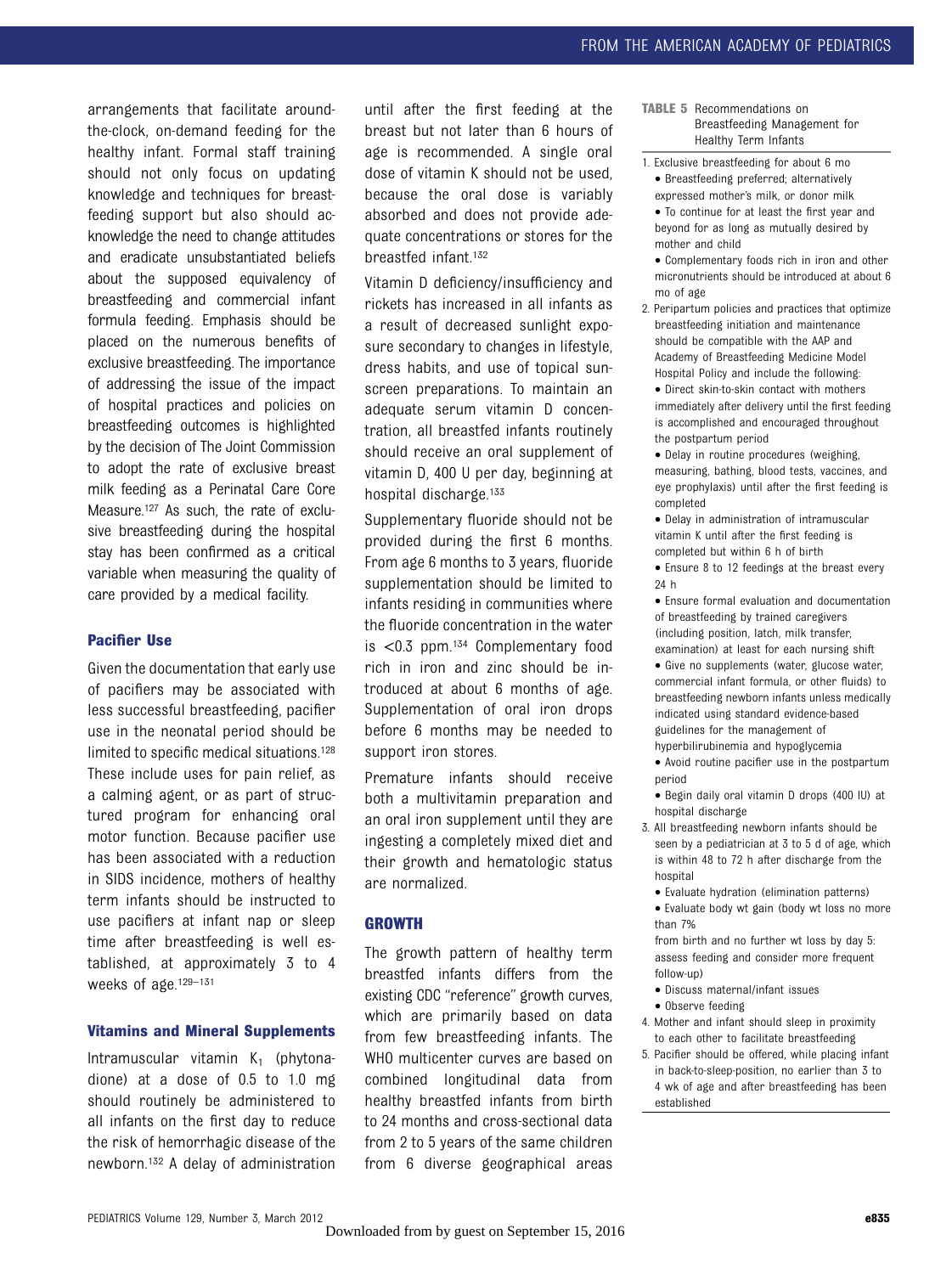(Brazil, Ghana, India, Norway, Oman, and the United States).135 As such, the WHO curves are "standards" and are the normative model for growth and development irrespective of infant ethnicity or geography reflecting the optimal growth of the breastfed infant.136 Use of the WHO curves for the first 2 years allows for more accurate monitoring of weight and height for age and, in comparison with use of the CDC reference curves, results in more accurate (lower) rates of undernutrition and short stature and (higher) rates of overweight. Furthermore, birth to 6-month growth charts are available where the curves are magnified to permit monitoring of weight trajectories. As such, the WHO curves serve as the best guide for assessing lactation performance because they minimize mislabeling clinical situations as inadequate breastfeeding and identify more accurately and promptly overweight and obese infants. As of September 2010, the CDC, with the concurrence of the AAP, recommended the use of the WHO curves for all children younger than 24 months.<sup>137,138</sup>

# ROLE OF THE PEDIATRICIAN

Pediatricians have a critical role in their individual practices, communities, and society at large to serve as advocates and supporters of successful breastfeeding (Table 6).139 Despite this critical role, studies have demonstrated lack of preparation and knowledge and declining attitudes regarding the feasibility of breastfeeding.<sup>140</sup> The AAP Web site<sup>141</sup> provides a wealth of breastfeeding-related material and resources to assist and support pediatricians in their critical role as advocates of infant well-being. This includes the Safe and Healthy Beginnings toolkit,5 which includes resources for physician's office for promotion of breastfeeding in a busy pediatric practice setting, a pocket TABLE 6 Role of the Pediatrician

- 1. Promote breastfeeding as the norm for infant feeding.
- 2. Become knowledgeable in the principles and management of lactation and breastfeeding.
- 3. Develop skills necessary for assessing the adequacy of breastfeeding.
- 4. Support training and education for medical students, residents and postgraduate physicians in breastfeeding and lactation.
- 5. Promote hospital policies that are compatible with the AAP and Academy of Breastfeeding Medicine Model Hospital Policy and the WHO/ UNICEF "Ten Steps to
	- Successful Breastfeeding."
- 6. Collaborate with the obstetric community to develop optimal breastfeeding support programs.
- 7. Coordinate with community-based health care professionals and certified breastfeeding counselors to ensure uniform and comprehensive breastfeeding support.

guide for coding to facilitate appropriate payment, suggested guidelines for telephone triage of maternal breastfeeding concerns, and information regarding employer support for breastfeeding in the workplace. Evidence-based protocols from organizations such as the Academy of Breastfeeding Medicine provide detailed clinical guidance for management of specific issues, including the recommendations for frequent and unrestricted time for breastfeeding so as to minimize hyperbilirubinemia and hypoglycemia.4,142,143 The critical role that pediatricians play is highlighted by the recommended health supervision visit at 3 to 5 days of age, which is within 48 to 72 hours after discharge from the hospital, as well as pediatricians support of practices that avoid non–medically indicated supplementation with commercial infant formula.144

Pediatricians also should serve as breastfeeding advocates and educators and not solely delegate this role to staff or nonmedical/lay volunteers. Communicating with families that breastfeeding is a medical priority that is enthusiastically recommended by their personal pediatrician will build

support for mothers in the early weeks postpartum. To assist in the education of future physicians, the AAP recommends using the evidence-based Breastfeeding Residency Curriculum,4 which has been demonstrated to improve knowledge, confidence, practice patterns, and breastfeeding rates. The pediatrician's own office-based practice should serve as a model for how to support breastfeeding in the workplace. The pediatrician should also take the lead in encouraging the hospitals with which he or she is affiliated to provide proper support and facilities for their employees who choose to continue to breastfeed.

# BUSINESS CASE FOR BREASTFEEDING

A mother/baby-friendly worksite provides benefits to employers, including a reduction in company health care costs, lower employee absenteeism, reduction in employee turnover, and increased employee morale and productivity.145,146 The return on investment has been calculated that for every \$1 invested in creating and supporting a lactation support program (including a designated pump site that guarantees privacy, availability of refrigeration and a handwashing facility, and appropriate mother break time) there is a \$2 to \$3 dollar return.147 The Maternal and Child Health Bureau of the US Department of Health and Human Services, with support from the Office of Women's Health, has created a program, "The Business Case for Breastfeeding," that provides details of economic benefits to the employer and toolkits for the creation of such programs.148 The Patient Protection and Affordable Care Act passed by Congress in March 2010 mandates that employers provide "reasonable break time" for nursing mothers and private non-bathroom areas to express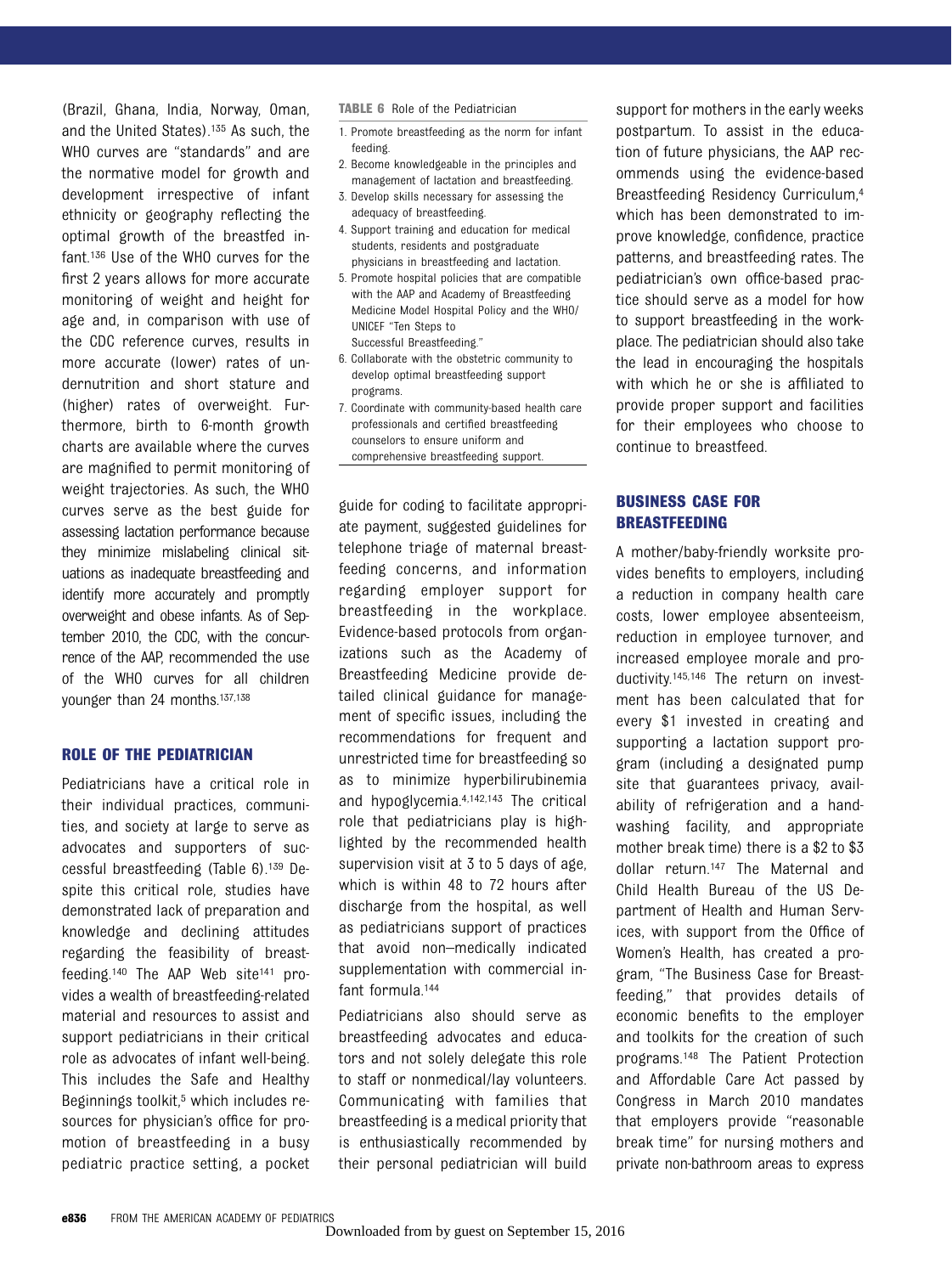breast milk during their workday.149 The establishment of these initiatives as the standard workplace environment will support mothers in their goal of supplying only breast milk to their infants beyond the immediate postpartum period.

# **CONCLUSIONS**

Research and practice in the 5 years since publication of the last AAP policy statement have reinforced the conclusion that breastfeeding and the use of human milk confer unique nutritional and nonnutritional benefits to the infant

#### REFERENCES

- 1. Gartner LM, Morton J, Lawrence RA, et al; American Academy of Pediatrics Section on Breastfeeding. Breastfeeding and the use of human milk. Pediatrics. 2005;115 (2):496–506
- 2. Schanler RJ, Dooley S, Gartner LM, Krebs NF, Mass SB. Breastfeeding Handbook for Physicians. Elk Grove Village, IL: American Academy of Pediatrics; Washington, DC: American College of Obstetricians and Gynecologists; 2006
- 3. American Academy of Pediatrics Section on Breastfeeding. Sample Hospital Breastfeeding Policy for Newborns. Elk Grove Village, IL: American Academy of Pediatrics; 2008
- 4. Feldman-Winter L, Barone L, Milcarek B, et al. Residency curriculum improves breastfeeding care. Pediatrics. 2010;126 (2):289–297
- 5. American Academy of Pediatrics. Safe and Health Beginnings: A Resource Toolkit for Hospitals and Physicians' Offices. Elk Grove Village, IL: American Academy of Pediatrics; 2008
- 6. Centers for Disease Control and Prevention. Breastfeeding Among U.S. Children Born 1999–2006, CDC National Immunization Survey. Atlanta, GA: Centers for Disease Control and Prevention; 2010
- 7. McDowell MM, Wang C-Y, Kennedy-Stephenson J. Breastfeeding in the United States: Findings from the National Health and Nutrition Examination Surveys, 1999–2006. NCHS Data Briefs, no. 5. Hyatsville, MD: National Center for Health Statistics; 2008
- 8. 2007 CDC National Survey of Maternity Practices in Infant Nutrition and Care.

and the mother and, in turn, optimize infant, child, and adult health as well as child growth and development. Recently, published evidence-based studies have confirmed and quantitated the risks of not breastfeeding. Thus, infant feeding should not be considered as a lifestyle choice but rather as a basic health issue. As such, the pediatrician's role in advocating and supporting proper breastfeeding practices is essential and vital for the achievement of this preferred public health goal.<sup>35</sup>

#### LEAD AUTHORS

Arthur I. Eidelman, MD

Atlanta, GA: Centers for Disease Control and Prevention; 2009

- 9. Office of Disease Prevention and Health Promotion; US Department of Health and Human Services. Healthy People 2010. Available at: www.healthypeople.gov. Accessed June 3, 2011
- 10. Centers for Disease Control and Prevention. Breastfeeding report card— United States, 2010. Available at: www.cdc. gov/breastfeeding/data/reportcard.htm. Accessed June 3, 2011
- 11. U.S. Department of Health and Human Services. Maternal, infant, and child health. Healthy People 2020; 2010. Available at: http://healthypeople.gov/2020/ topicsobjectives2020/overview.aspx? topicid=26. Accessed December 12, 2011
- 12. Centers for Disease Control and Prevention. Racial and ethnic differences in breastfeeding initiation and duration, by state National Immunization Survey, United States, 2004–2008. MMWR Morb Mortal Wkly Rep. 2010;59(11):327–334
- 13. Ip S, Chung M, Raman G, et al; Tufts-New England Medical Center Evidence-based Practice Center. Breastfeeding and maternal and infant health outcomes in developed countries. Evid Rep Technol Assess (Full Rep). 2007;153(153):1–186
- 14. Ip S, Chung M, Raman G, Trikalinos TA, Lau J. A summary of the Agency for Healthcare Research and Quality's evidence report on breastfeeding in developed countries. Breastfeed Med. 2009;4(suppl 1):S17–S30
- 15. Chantry CJ, Howard CR, Auinger P. Full breastfeeding duration and associated decrease in respiratory tract infection in

Richard J. Schanler, MD

#### SECTION ON BREASTFEEDING EXECUTIVE COMMITTEE, 2011–2012

Margreete Johnston, MD Susan Landers, MD Larry Noble, MD Kinga Szucs, MD Laura Viehmann, MD

# PAST CONTRIBUTING EXECUTIVE COMMITTEE MEMBERS

Lori Feldman-Winter, MD Ruth Lawrence, MD

#### **STAFF**

Sunnah Kim, MS Ngozi Onyema, MPH

> US children. Pediatrics. 2006;117(2):425– 432

- 16. Nishimura T, Suzue J, Kaji H. Breastfeeding reduces the severity of respiratory syncytial virus infection among young infants: a multi-center prospective study. Pediatr Int. 2009;51(6):812–816
- 17. Duijts L, Jaddoe VW, Hofman A, Moll HA. Prolonged and exclusive breastfeeding reduces the risk of infectious diseases in infancy. Pediatrics. 2010;126(1). Available at: www.pediatrics.org/cgi/content/full/ 126/1/e18
- 18. Quigley MA, Kelly YJ, Sacker A. Breastfeeding and hospitalization for diarrheal and respiratory infection in the United Kingdom Millennium Cohort Study. Pediatrics. 2007;119(4). Available at: www. pediatrics.org/cgi/content/full/119/4/e837
- 19. Sullivan S, Schanler RJ, Kim JH, et al. An exclusively human milk-based diet is associated with a lower rate of necrotizing enterocolitis than a diet of human milk and bovine milk-based products. J Pediatr. 2010;156(4):562–567, e1
- 20. Hauck FR, Thompson JMD, Tanabe KO, Moon RY, Vennemann MM. Breastfeeding and reduced risk of sudden infant death syndrome: a meta-analysis. Pediatrics. 2011;128(1):1–8
- 21. Chen A, Rogan WJ. Breastfeeding and the risk of postneonatal death in the United States. Pediatrics. 2004;113(5). Available at: www.pediatrics.org/cgi/content/full/ 113/5/e435
- 22. Task Force on Sudden Infant Death Syndrome. SIDS and other sleep-related infant deaths: expansion of recommendations for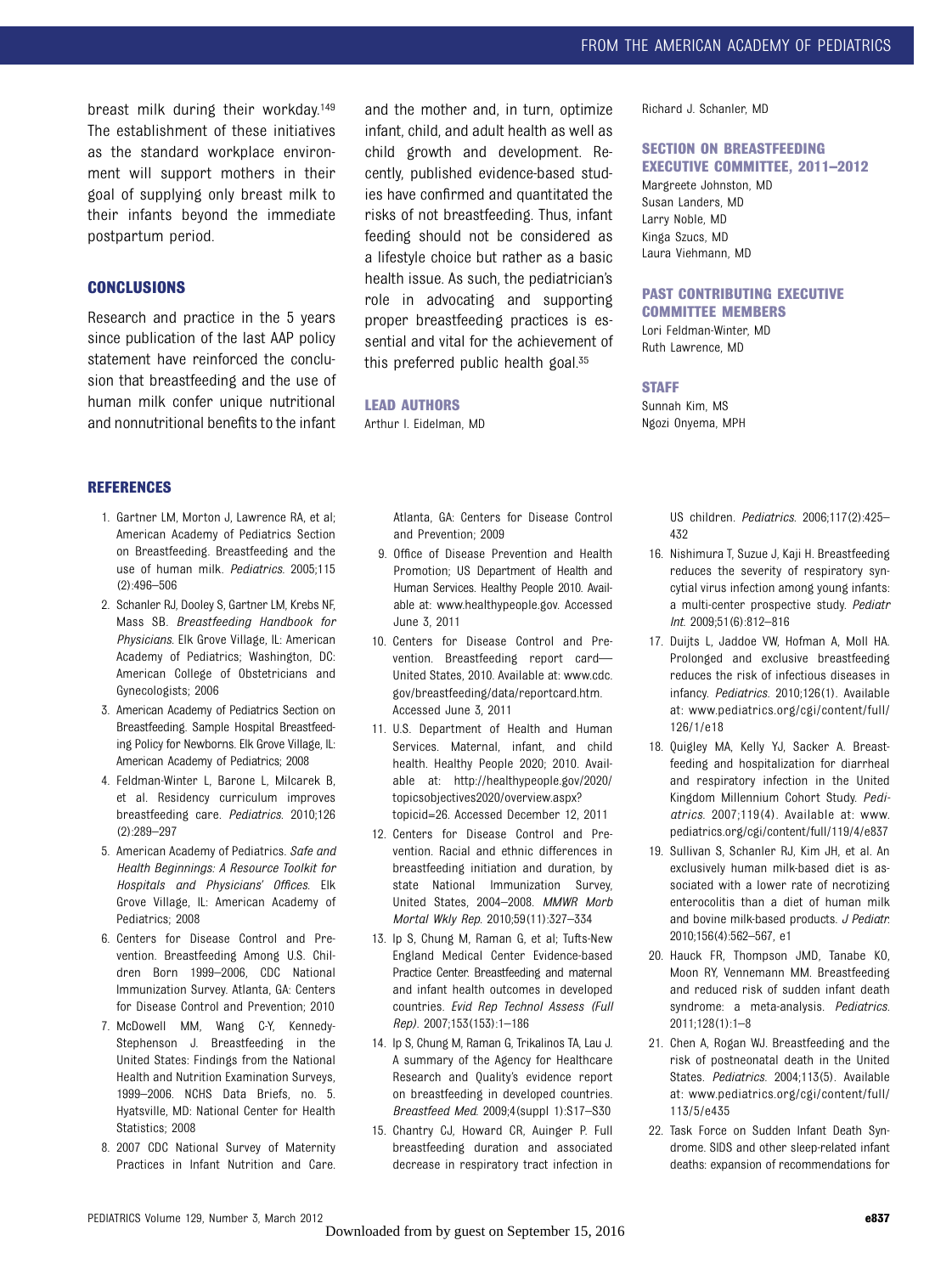a safe infant sleeping environment. Pediatrics. 2011;128(5):1030–1039

- 23. Vennemann MM, Bajanowski T, Brinkmann B, et al; GeSID Study Group. Does breastfeeding reduce the risk of sudden infant death syndrome? Pediatrics. 2009;123(3). Available at: www.pediatrics.org/cgi/content/ full/123/3/e406
- 24. Bartick M, Reinhold A. The burden of suboptimal breastfeeding in the United States: a pediatric cost analysis. Pediatrics. 2010; 125(5). Available at: www.pediatrics.org/ cgi/content/full/125/5/e1048
- 25. Jones G, Steketee RW, Black RE, Bhutta ZA, Morris SS; Bellagio Child Survival Study Group. How many child deaths can we prevent this year? Lancet. 2003;362(9377):65-71
- 26. Greer FR, Sicherer SH, Burks AW; American Academy of Pediatrics Committee on Nutrition; ; American Academy of Pediatrics Section on Allergy and Immunology. Effects of early nutritional interventions on the development of atopic disease in infants and children: the role of maternal dietary restriction, breastfeeding, timing of introduction of complementary foods, and hydrolyzed formulas. Pediatrics. 2008; 121(1):183–191
- 27. Zutavern A, Brockow I, Schaaf B, et al; LISA Study Group. Timing of solid food introduction in relation to atopic dermatitis and atopic sensitization: results from a prospective birth cohort study. Pediatrics. 2006;117(2):401–411
- 28. Poole JA, Barriga K, Leung DYM, et al. Timing of initial exposure to cereal grains and the risk of wheat allergy. Pediatrics. 2006;117(6):2175–2182
- 29. Zutavern A, Brockow I, Schaaf B, et al; LISA Study Group. Timing of solid food introduction in relation to eczema, asthma, allergic rhinitis, and food and inhalant sensitization at the age of 6 years: results from the prospective birth cohort study LISA. Pediatrics. 2008;121(1). Available at: www.pediatrics.org/cgi/content/full/121/ 1/e44
- 30. Nwaru BI, Erkkola M, Ahonen S, et al. Age at the introduction of solid foods during the first year and allergic sensitization at age 5 years. Pediatrics. 2010;125(1):50–59
- 31. Akobeng AK, Ramanan AV, Buchan I, Heller RF. Effect of breast feeding on risk of coeliac disease: a systematic review and metaanalysis of observational studies. Arch Dis Child. 2006;91(1):39–43
- 32. Barclay AR, Russell RK, Wilson ML, Gilmour WH, Satsangi J, Wilson DC. Systematic review: the role of breastfeeding in the development of pediatric inflammatory bowel disease. J Pediatr. 2009;155(3):421–426
- 33. Penders J, Thijs C, Vink C, et al. Factors influencing the composition of the intestinal microbiota in early infancy. Pediatrics. 2006;118(2):511–521
- 34. Perrine CG, Shealy KM, Scanlon KS, et al; Centers for Disease Control and Prevention (CDC). Vital signs: hospital practices to support breastfeeding—United States, 2007 and 2009. MMWR Morb Mortal Wkly Rep. 2011;60(30):1020–1025
- 35. U.S.Department of Health and Human Services, The Surgeon General's Call to Action to Support Breastfeeding. Available at: [www.](www.surgeongeneral.gov/topics/breastfeeding/Accessed March 28, 2011) [surgeongeneral.gov/topics/breastfeeding/](www.surgeongeneral.gov/topics/breastfeeding/Accessed March 28, 2011) [Accessed March 28, 2011](www.surgeongeneral.gov/topics/breastfeeding/Accessed March 28, 2011)
- 36. Owen CG, Martin RM, Whincup PH, Smith GD, Cook DG. Effect of infant feeding on the risk of obesity across the life course: a quantitative review of published evidence. Pediatrics. 2005;115(5):1367–1377
- 37. Parikh NI, Hwang SJ, Ingelsson E, et al. Breastfeeding in infancy and adult cardiovascular disease risk factors. Am J Med. 2009;122(7):656–663, e1
- 38. Metzger MW, McDade TW. Breastfeeding as obesity prevention in the United States: a sibling difference model. Am J Hum Biol. 2010;22(3):291–296
- 39. Dewey KG, Lönnerdal B. Infant self-regulation of breast milk intake. Acta Paediatr Scand. 1986;75(6):893–898
- 40. Li R, Fein SB, Grummer-Strawn LM. Association of breastfeeding intensity and bottle-emptying behaviors at early infancy with infants' risk for excess weight at late infancy. Pediatrics. 2008;122(suppl 2): S77–S84
- 41. Li R, Fein SB, Grummer-Strawn LM. Do infants fed from bottles lack self-regulation of milk intake compared with directly breastfed infants? Pediatrics. 2010;125(6). Available at: www.pediatrics.org/cgi/ content/full/125/6/e1386
- 42. Rosenbauer J, Herzig P, Giani G. Early infant feeding and risk of type 1 diabetes mellitus—a nationwide population-based case-control study in pre-school children. Diabetes Metab Res Rev. 2008;24(3):211– 222
- 43. Das UN. Breastfeeding prevents type 2 diabetes mellitus: but, how and why? Am J Clin Nutr. 2007;85(5):1436–1437
- 44. Bener A, Hoffmann GF, Afify Z, Rasul K, Tewfik I. Does prolonged breastfeeding reduce the risk for childhood leukemia and lymphomas? Minerva Pediatr. 2008;60 (2):155–161
- 45. Rudant J, Orsi L, Menegaux F, et al. Childhood acute leukemia, early common infections, and allergy: The ESCALE Study. Am J Epidemiol. 2010;172(9):1015–1027
- 46. Kwan ML, Buffler PA, Abrams B, Kiley VA. Breastfeeding and the risk of childhood leukemia: a meta-analysis. Public Health Rep. 2004;119(6):521–535
- 47. Der G, Batty GD, Deary IJ. Effect of breast feeding on intelligence in children: prospective study, sibling pairs analysis, and meta-analysis. BMJ. 2006;333(7575):945– 950
- 48. Kramer MS, Fombonne E, Igumnov S, et al; Promotion of Breastfeeding Intervention Trial (PROBIT) Study Group. Effects of prolonged and exclusive breastfeeding on child behavior and maternal adjustment: evidence from a large, randomized trial. Pediatrics. 2008;121(3). Available at: www. pediatrics.org/cgi/content/full/121/3/e435
- 49. Kramer MS, Aboud F, Mironova E, et al; Promotion of Breastfeeding Intervention Trial (PROBIT) Study Group. Breastfeeding and child cognitive development: new evidence from a large randomized trial. Arch Gen Psychiatry. 2008;65(5):578–584
- 50. Kramer MS, Chalmers B, Hodnett ED, et al; PROBIT Study Group (Promotion of Breastfeeding Intervention Trial). Promotion of Breastfeeding Intervention Trial (PROBIT): a randomized trial in the Republic of Belarus. JAMA. 2001;285(4):413– 420
- 51. Vohr BR, Poindexter BB, Dusick AM, et al; NICHD Neonatal Research Network. Beneficial effects of breast milk in the neonatal intensive care unit on the developmental outcome of extremely low birth weight infants at 18 months of age. Pediatrics. 2006;118(1). Available at: www.pediatrics. org/cgi/content/full/118/1/e115
- 52. Vohr BR, Poindexter BB, Dusick AM, et al; National Institute of Child Health and Human Development National Research Network. Persistent beneficial effects of breast milk ingested in the neonatal intensive care unit on outcomes of extremely low birth weight infants at 30 months of age. Pediatrics. 2007;120(4). Available at: www.pediatrics.org/cgi/ content/full/120/4/e953
- 53. Lucas A, Morley R, Cole TJ. Randomised trial of early diet in preterm babies and later intelligence quotient. BMJ. 1998;317 (7171):1481–1487
- 54. Isaacs EB, Fischl BR, Quinn BT, Chong WK, Gadian DG, Lucas A. Impact of breast milk on intelligence quotient, brain size, and white matter development. Pediatr Res. 2010;67(4):357–362
- 55. Furman L, Taylor G, Minich N, Hack M. The effect of maternal milk on neonatal morbidity of very low-birth-weight infants. Arch Pediatr Adolesc Med. 2003;157(1):66–71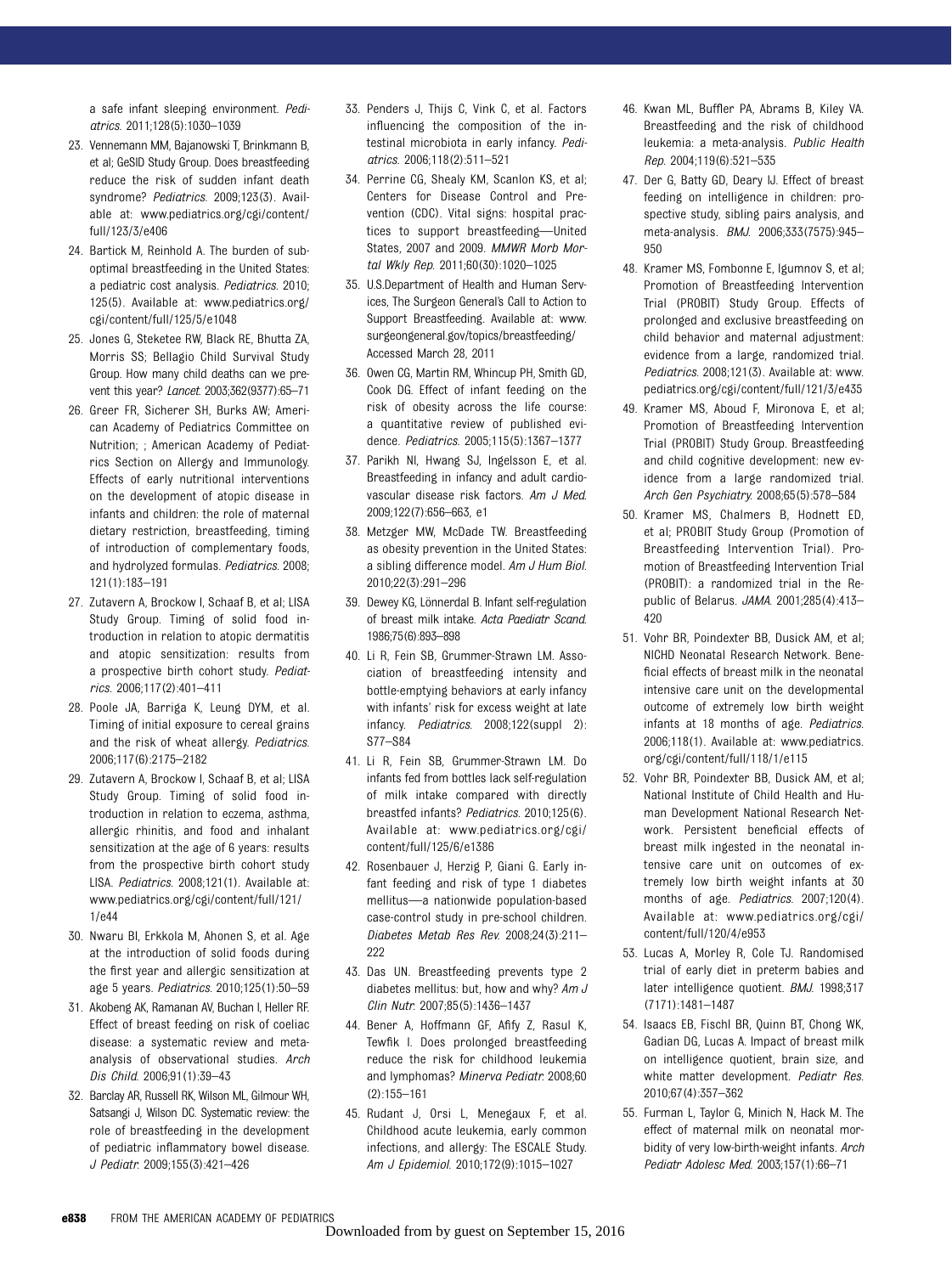- 56. Lucas A, Cole TJ. Breast milk and neonatal necrotising enterocolitis. Lancet. 1990;336 (8730):1519–1523
- 57. Sisk PM, Lovelady CA, Dillard RG, Gruber KJ, O'Shea TM. Early human milk feeding is associated with a lower risk of necrotizing enterocolitis in very low birth weight infants. J Perinatol. 2007;27(7): 428–433
- 58. Meinzen-Derr J, Poindexter B, Wrage L, Morrow AL, Stoll B, Donovan EF. Role of human milk in extremely low birth weight infants' risk of necrotizing enterocolitis or death. J Perinatol. 2009;29(1):57–62
- 59. Schanler RJ, Shulman RJ, Lau C. Feeding strategies for premature infants: beneficial outcomes of feeding fortified human milk versus preterm formula. Pediatrics. 1999;103(6 pt 1):1150–1157
- 60. Hintz SR, Kendrick DE, Stoll BJ, et al; NICHD Neonatal Research Network. Neurodevelopmental and growth outcomes of extremely low birth weight infants after necrotizing enterocolitis. Pediatrics. 2005; 115(3):696–703
- 61. Shah DK, Doyle LW, Anderson PJ, et al. Adverse neurodevelopment in preterm infants with postnatal sepsis or necrotizing enterocolitis is mediated by white matter abnormalities on magnetic resonance imaging at term. J Pediatr. 2008; 153(2):170–175, e1
- 62. Hylander MA, Strobino DM, Dhanireddy R. Human milk feedings and infection among very low birth weight infants. Pediatrics. 1998;102(3). Available at: www.pediatrics. org/cgi/content/full/102/3/e38
- 63. Okamoto T, Shirai M, Kokubo M, et al. Human milk reduces the risk of retinal detachment in extremely low-birthweight infants. Pediatr Int. 2007;49(6):894–897
- 64. Lucas A. Long-term programming effects of early nutrition—implications for the preterm infant. J Perinatol. 2005;25(suppl 2):S2–S6
- 65. Singhal A, Cole TJ, Lucas A. Early nutrition in preterm infants and later blood pressure: two cohorts after randomised trials. Lancet. 2001;357(9254):413–419
- 66. Quigley MA, Henderson G, Anthony MY, McGuire W. Formula milk versus donor breast milk for feeding preterm or low birth weight infants. Cochrane Database Syst Rev. 2007;(4):CD002971
- 67. Slutzah M, Codipilly CN, Potak D, Clark RM, Schanler RJ. Refrigerator storage of expressed human milk in the neonatal intensive care unit. J Pediatr. 2010;156(1): 26–28
- 68. Henderson JJ, Evans SF, Straton JA, Priest SR, Hagan R. Impact of postnatal depression

on breastfeeding duration. Birth. 2003;30 (3):175–180

- 69. Strathearn L, Mamun AA, Najman JM, O'Callaghan MJ. Does breastfeeding protect against substantiated child abuse and neglect? A 15-year cohort study. Pediatrics. 2009;123(2):483–493
- 70. Krause KM, Lovelady CA, Peterson BL, Chowdhury N, Østbye T. Effect of breastfeeding on weight retention at 3 and 6 months postpartum: data from the North Carolina WIC Programme. Public Health Nutr. 2010;13(12):2019–2026
- 71. Stuebe AM, Rich-Edwards JW, Willett WC, Manson JE, Michels KB. Duration of lactation and incidence of type 2 diabetes. JAMA. 2005;294(20):2601–2610
- 72. Schwarz EB, Brown JS, Creasman JM, et al. Lactation and maternal risk of type 2 diabetes: a population-based study. Am J Med. 2010;123(9):863.e1–.e6
- 73. Karlson EW, Mandl LA, Hankinson SE, Grodstein F. Do breast-feeding and other reproductive factors influence future risk of rheumatoid arthritis? Results from the Nurses' Health Study. Arthritis Rheum. 2004;50(11):3458–3467
- 74. Schwarz EB, Ray RM, Stuebe AM, et al. Duration of lactation and risk factors for maternal cardiovascular disease. Obstet Gynecol. 2009;113(5):974–982
- 75. Stuebe AM, Willett WC, Xue F, Michels KB. Lactation and incidence of premenopausal breast cancer: a longitudinal study. Arch Intern Med. 2009;169(15): 1364–1371
- 76. Collaborative Group on Hormonal Factors in Breast Cancer. Breast cancer and breastfeeding: collaborative reanalysis of individual data from 47 epidemiological studies in 30 countries, including 50302 women with breast cancer and 96973 women without the disease. Lancet. 2002; 360(9328):187–195
- 77. Lipworth L, Bailey LR, Trichopoulos D. History of breast-feeding in relation to breast cancer risk: a review of the epidemiologic literature. J Natl Cancer Inst. 2000;92(4):302–312
- 78. World Health Organization. The optimal duration of exclusive breastfeeding: report of an expert consultation. Available at: [hwww.who.int/nutrition/publications/](hwww.who.int/nutrition/publications/optimal_duration_of_exc_bfeeding_report_eng.pdf) [optimal\\_duration\\_of\\_exc\\_bfeeding\\_report\\_](hwww.who.int/nutrition/publications/optimal_duration_of_exc_bfeeding_report_eng.pdf) [eng.pdf.](hwww.who.int/nutrition/publications/optimal_duration_of_exc_bfeeding_report_eng.pdf) Accessed December 12, 2011
- 79. Institute of Medicine. Early childhood obesity prevention policies. June 23, 2011. Available at: [www.iom.edu/obesityyoungchildren.](www.iom.edu/obesityyoungchildren. Accessed December 12, 2011 ) [Accessed December 12, 2011](www.iom.edu/obesityyoungchildren. Accessed December 12, 2011 )
- 80. Kramer MS, Kakuma R. Optimal duration of exclusive breastfeeding [review]. The

Cochrane Library. January 21, 2009. Available at: http://onlinelibrary.wiley. com/doi/10.1002/14651858.CD003517/full. Accessed December 12, 2011

- 81. Peterson AE, Perez-Escamilla R, Labbok MH. Hight V, von Hertzen H, Van Look P. Multicenter study of the lactational amenorrhea method (LAM) III: effectiveness, duration, and satisfaction with reduced clientprovider contact. Contraception. 2000;62 (5):221–230
- 82. Agostoni C, Decsi T, Fewtrell M, et al; ESPGHAN Committee on Nutrition. Complementary feeding: a commentary by the ESPGHAN Committee on Nutrition. J Pediatr Gastroenterol Nutr. 2008;46(1):99–110
- 83. Cattaneo A, Williams C, Pallás-Alonso CR, et al. ESPGHAN's 2008 recommendation for early introduction of complementary foods: how good is the evidence? Matern Child Nutr. 2011;7(4):335–343
- 84. Gonçalves DU, Proietti FA, Ribas JG, et al. Epidemiology, treatment, and prevention of human T-cell leukemia virus type 1 associated diseases. Clin Microbiol Rev. 2010;23(3):577–589
- 85. Arroyo Carrera I, López Rodríguez MJ, Sapiña AM, López Lafuente A, Sacristán AR. Probable transmission of brucellosis by breast milk. J Trop Pediatr. 2006;52(5): 380–381
- 86. American Academy of Pediatrics. Tuberculosis. In: Pickering LK, Baker CJ, Kimberlin DW, Long SS, eds. Red Book: 2009 Report of the Committee on Infectious Diseases. 28th ed. Elk Grove Village, IL: American Academy of Pediatrics; 2009: 680-701
- 87. American Academy of Pediatrics. Varicella-zoster infections. In: Pickering LK, Baker CJ, Kimberlin DW, Long SS, eds. Red Book: 2009 Report of the Committee on Infectious Diseases. 28th ed. Elk Grove Village, IL: American Academy of Pediatrics; 2009:714-727
- 88. Centers for Disease Control and Prevention. 2009 H1N1 Flu (Swine Flu) and Feeding your Baby: What Parents Should Know. Available at: [http://www.cdc.gov/h1n1](http://www.cdc.gov/h1n1flu/infantfeeding.htm?s_cid=h1n1Flu_outbreak_155)flu/ [infantfeeding.htm?s\\_cid=h1n1Flu\\_outbreak\\_](http://www.cdc.gov/h1n1flu/infantfeeding.htm?s_cid=h1n1Flu_outbreak_155) [155.](http://www.cdc.gov/h1n1flu/infantfeeding.htm?s_cid=h1n1Flu_outbreak_155) Accessed January 22, 2010
- 89. Horvath T, Madi BC, Iuppa IM, Kennedy GE, Rutherford G, Read JS. Interventions for preventing late postnatal mother-to-child transmission of HIV. Cochrane Database Syst Rev. 2009;21(1):CD006734
- 90. Chasela CS, Hudgens MG, Jamieson DJ, et al; BAN Study Group. Maternal or infant antiretroviral drugs to reduce HIV-1 transmission. N Engl J Med. 2010;362(24): 2271–2281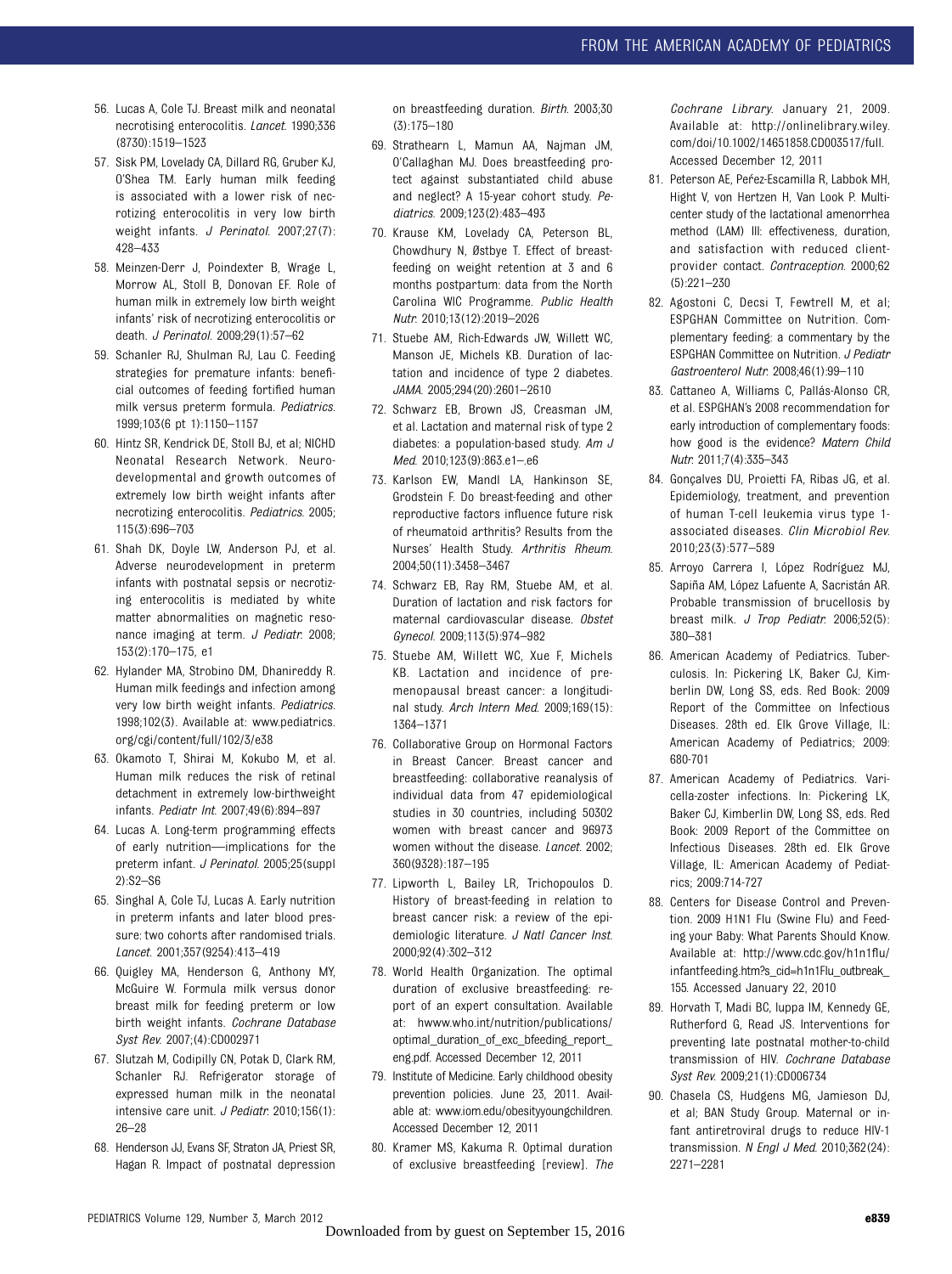- 91. Shapiro RL, Hughes MD, Ogwu A, et al. Antiretroviral regimens in pregnancy and breast-feeding in Botswana. N Engl J Med. 2010;362(24):2282–2294
- 92. Hamele M, Flanagan R, Loomis CA, Stevens T, Fairchok MP. Severe morbidity and mortality with breast milk associated cytomegalovirus infection. Pediatr Infect Dis J. 2010; 29(1):84–86
- 93. Kurath S, Halwachs-Baumann G, Müller W, Resch B. Transmission of cytomegalovirus via breast milk to the prematurely born infant: a systematic review. Clin Microbiol Infect. 2010;16(8):1172–1178
- 94. Maschmann J, Hamprecht K, Weissbrich B, Dietz K, Jahn G, Speer CP. Freeze-thawing of breast milk does not prevent cytomegalovirus transmission to a preterm infant. Arch Dis Child Fetal Neonatal Ed. 2006;91 (4):F288–F290
- 95. Hamprecht K, Maschmann J, Müller D, et al. Cytomegalovirus (CMV) inactivation in breast milk: reassessment of pasteurization and freeze-thawing. Pediatr Res. 2004;56(4):529–535
- 96. Jansson LM; Academy of Breastfeeding Medicine Protocol Committee. ABM clinical protocol #21: Guidelines for breastfeeding and the drug-dependent woman. Breastfeed Med. 2009;4(4):225–228
- 97. Garry A, Rigourd V, Amirouche A, Fauroux V, Aubry S, Serreau R. Cannabis and breastfeeding. J Toxicol. 2009;2009:596149
- 98. Little RE, Anderson KW, Ervin CH, Worthington-Roberts B, Clarren SK. Maternal alcohol use during breast-feeding and infant mental and motor development at one year. N Engl J Med. 1989;321(7):425-430
- 99. Mennella JA, Pepino MY. Breastfeeding and prolactin levels in lactating women with a family history of alcoholism. Pediatrics. 2010;125(5). Available at: www.pediatrics. org/cgi/content/full/125/5/e1162
- 100. Subcommittee on Nutrition During Lactation, Institute of Medicine, National Academy of Sciences. Nutrition During Lactation. Washington, DC: National Academies Press; 1991:113–152
- 101. Koren G. Drinking alcohol while breastfeeding. Will it harm my baby? Can Fam Physician. 2002;48:39–41
- 102. Guedes HT, Souza LS. Exposure to maternal smoking in the first year of life interferes in breast-feeding protective effect against the onset of respiratory allergy from birth to 5 yr. Pediatr Allergy Immunol. 2009;20(1):30–34
- 103. Liebrechts-Akkerman G, Lao O, Liu F, et al. Postnatal parental smoking: an important risk factor for SIDS. Eur J Pediatr. 2011; 170(10):1281–1291
- 104. Yilmaz G, Hizli S, Karacan C, Yurdakök K, Coskun T, Dilmen U. Effect of passive smoking on growth and infection rates of breast-fed and non-breast-fed infants. Pediatr Int. 2009;51(3):352–358
- 105. Vio F, Salazar G, Infante C. Smoking during pregnancy and lactation and its effects on breast-milk volume. Am J Clin Nutr. 1991; 54(6):1011–1016
- 106. Hopkinson JM, Schanler RJ, Fraley JK, Garza C. Milk production by mothers of premature infants: influence of cigarette smoking. Pediatrics. 1992;90(6):934–938
- 107. Butte NF. Maternal nutrition during lactation. Pediatric Up-to-Date. 2010. Available at: [http://www.uptodate.com/contents/maternal](http://www.uptodate.com/contents/maternal-nutrition-during-lactation?source=search_result&tnqh_x0026;search=maternal+nutrition&tnqh_x0026;selectedTitle=2%7E150)[nutrition-during-lactation?source=search\\_](http://www.uptodate.com/contents/maternal-nutrition-during-lactation?source=search_result&tnqh_x0026;search=maternal+nutrition&tnqh_x0026;selectedTitle=2%7E150) [result&search=maternal+nutrition&](http://www.uptodate.com/contents/maternal-nutrition-during-lactation?source=search_result&tnqh_x0026;search=maternal+nutrition&tnqh_x0026;selectedTitle=2%7E150) [selectedTitle=2%7E150.](http://www.uptodate.com/contents/maternal-nutrition-during-lactation?source=search_result&tnqh_x0026;search=maternal+nutrition&tnqh_x0026;selectedTitle=2%7E150) Accessed October 29, 2010
- 108. Zeisel SH. Is maternal diet supplementation beneficial? Optimal development of infant depends on mother's diet. Am J Clin Nutr. 2009;89(2):685S–687S
- 109. Picciano MF, McGuire MK. Use of dietary supplements by pregnant and lactating women in North America. Am J Clin Nutr. 2009;89(2):663S–667S
- 110. Whitelaw A. Historical perspectives: perinatal profiles: Robert McCance and Elsie Widdowson: pioneers in neonatal science. NeoReviews. 2007;8(11):e455–e458
- 111. Simopoulos AP, Leaf A, Salem N Jr. Workshop on the essentiality of and recommended dietary intakes for omega-6 and omega-3 fatty acids. J Am Coll Nutr. 1999; 18(5):487–489
- 112. Carlson SE. Docosahexaenoic acid supplementation in pregnancy and lactation. Am J Clin Nutr. 2009;89(2):678S–684S
- 113. Koletzko B, Cetin I, Brenna JT; Perinatal Lipid Intake Working Group; ; Child Health Foundation; ; Diabetic Pregnancy Study Group; ; European Association of Perinatal Medicine; ; European Association of Perinatal Medicine; ; European Society for Clinical Nutrition and Metabolism; ; European Society for Paediatric Gastroenterology, Hepatology and Nutrition, Committee on Nutrition; ; International Federation of Placenta Associations; ; International Society for the Study of Fatty Acids and Lipids. Dietary fat intakes for pregnant and lactating women. Br J Nutr. 2007;98(5):873-877
- 114. Drugs and Lactation Database. 2010. Available at: http:/[/toxnet.nlm.nih.gov/cgi-bin/](toxnet.nlm.nih.gov/cgi-bin/sis/htmlgen?LACT) [sis/htmlgen?LACT.](toxnet.nlm.nih.gov/cgi-bin/sis/htmlgen?LACT) Accessed September 17, 2009
- 115. Committee on Drugs, American Academy of Pediatrics. The transfer of drugs and

other chemicals into human milk. Pediatrics. 2011, In press

- 116. Fortinguerra F, Clavenna A, Bonati M. Psychotropic drug use during breastfeeding: a review of the evidence. Pediatrics. 2009;124(4). Available at: www. pediatrics.org/cgi/content/full/124/4/e547
- 117. US Nuclear Regulatory Commission. Control of access to high and very high radiation areas in nuclear power plants. USNRC Regulatory Guide 8.38. June 1993. Available at: [www.nrc.gov/reading-rm/](www.nrc.gov/reading-rm/doc-collections/reg-guides/occupational-health/rg/8-38/08-038.pdf) [doc-collections/reg-guides/occupational](www.nrc.gov/reading-rm/doc-collections/reg-guides/occupational-health/rg/8-38/08-038.pdf)[health/rg/8-38/08-038.pdf.](www.nrc.gov/reading-rm/doc-collections/reg-guides/occupational-health/rg/8-38/08-038.pdf)
- 118. International Commission on Radiological Protection. Doses to infants from ingestion of radionuclides in mother's milk. ICRP Publication 95. Ann ICRP. 2004;34(3–4):1-27
- 119. Stabin MG, Breitz HB. Breast milk excretion of radiopharmaceuticals: mechanisms, findings, and radiation dosimetry. J Nucl Med. 2000;41(5):863–873
- 120. Kaplan M, Hammerman C. Severe neonatal hyperbilirubinemia. A potential complication of glucose-6-phosphate dehydrogenase deficiency. Clin Perinatol. 1998;25(3):575–590, viii
- 121. World Health Organization. Evidence for the Ten Steps to Successful Breastfeeding. Geneva, Switzerland: World Health Organization; 1998
- 122. World Health Organization; United Nations Children's Fund. Protecting, Promoting, and Supporting Breastfeeding: The Special Role of Maternity Services. Geneva, Switzerland: World Health Organization; 1989
- 123. Philipp BL, Merewood A, Miller LW, et al. Baby-friendly hospital initiative improves breastfeeding initiation rates in a US hospital setting. Pediatrics. 2001;108(3):677–681
- 124. Murray EK, Ricketts S, Dellaport J. Hospital practices that increase breastfeeding duration: results from a population-based study. Birth. 2007;34(3):202–211
- 125. Centers for Disease Control and Prevention. Breastfeeding-related maternity practices at hospitals and birth centers— United States, 2007. MMWR Morb Mortal Wkly Rep. 2008;57(23):621–625
- 126. Dewey KG, Nommsen-Rivers LA, Heinig MJ, Cohen RJ. Risk factors for suboptimal infant breastfeeding behavior, delayed onset of lactation, and excess neonatal weight loss. Pediatrics. 2003;112(3 pt 1):607–619
- 127. The Joint Commission: Specifications Manual for Joint Commission National Quality Core Measures. Available at: [http://manual.](http://manual.jointcommission.org/releases/TJC2011A/) [jointcommission.org/releases/TJC2011A/](http://manual.jointcommission.org/releases/TJC2011A/). Accessed January 12, 2011
- 128. O'Connor NR, Tanabe KO, Siadaty MS, Hauck FR. Pacifiers and breastfeeding: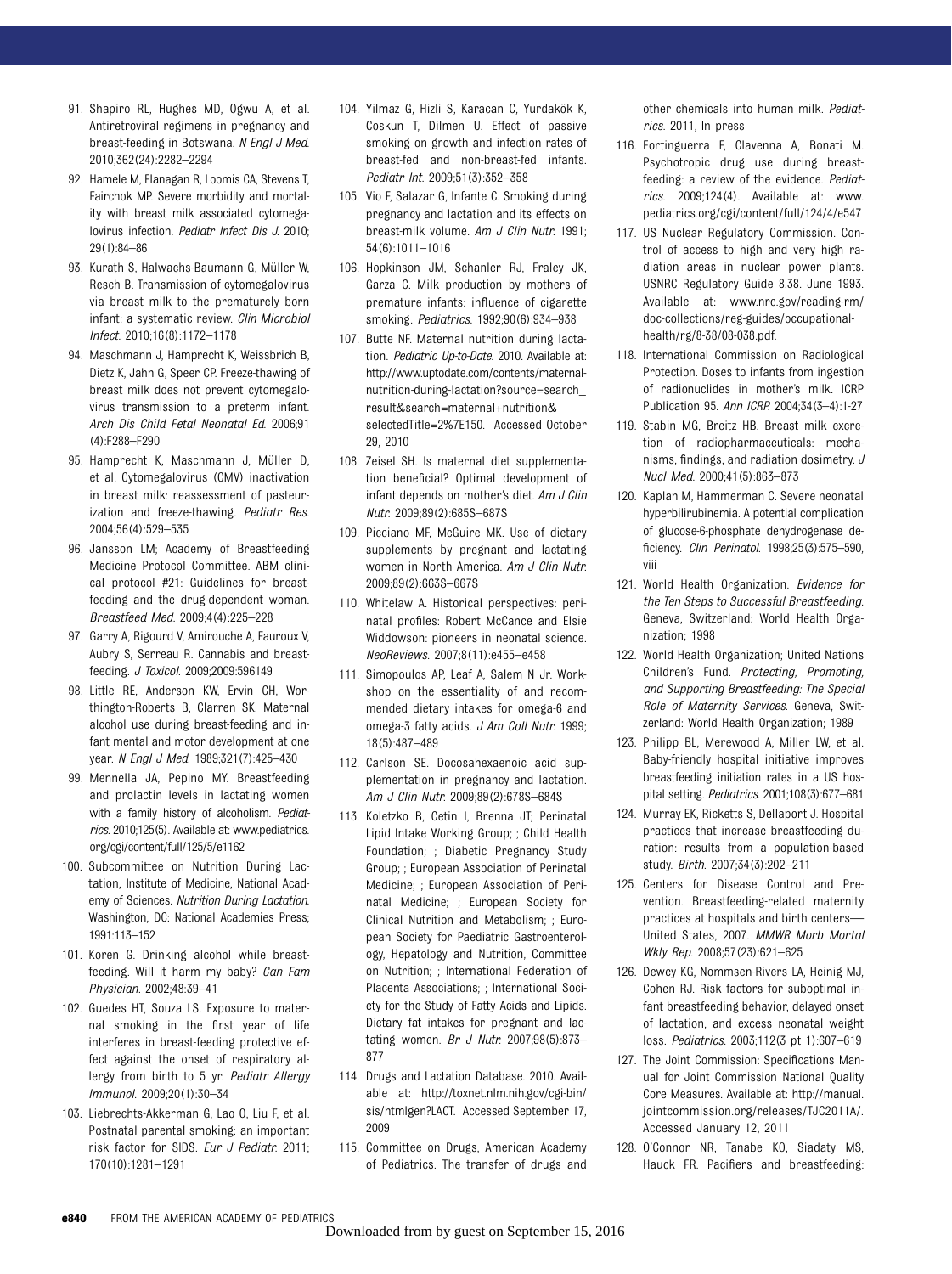a systematic review. Arch Pediatr Adolesc Med. 2009;163(4):378–382

- 129. Hauck FR, Omojokun OO, Siadaty MS. Do pacifiers reduce the risk of sudden infant death syndrome? A meta-analysis. Pediatrics. 2005;116(5). Available at: www.pediatrics. org/cgi/content/full/116/5/e716
- 130. American Academy of Pediatrics Task Force on Sudden Infant Death Syndrome. The changing concept of sudden infant death syndrome: diagnostic coding shifts, controversies regarding the sleeping environment, and new variables to consider in reducing risk. Pediatrics. 2005;116(5): 1245–1255
- 131. Li DK, Willinger M, Petitti DB, Odouli R, Liu L, Hoffman HJ. Use of a dummy (pacifier) during sleep and risk of sudden infant death syndrome (SIDS): population based casecontrol study. BMJ. 2006;332(7532):18–22
- 132. American Academy of Pediatrics Committee on Fetus and Newborn. Controversies concerning vitamin K and the newborn. Pediatrics. 2003;112(1 pt 1):191–192
- 133. Wagner CL, Greer FR; American Academy of Pediatrics Section on Breastfeeding; ; American Academy of Pediatrics Committee on Nutrition. Prevention of rickets and vitamin D deficiency in infants, children, and adolescents. Pediatrics. 2008;122(5): 1142–1152
- 134. American Academy of Pediatric Dentistry. Guidelines for Fluoride Therapy, Revised 2000. Available at: [http://www.aapd.org/pdf/](http://www.aapd.org/pdf/fluoridetherapy.pdf) fl[uoridetherapy.pdf.](http://www.aapd.org/pdf/fluoridetherapy.pdf) Accessed September 17, 2009
- 135. Garza C, de Onis M. Rationale for developing a new international growth

reference. Food Nutr Bull. 2004;25(suppl 1):S5–S14

- 136. de Onis M, Garza C, Onyango AW, Borghi E. Comparison of the WHO child growth standards and the CDC 2000 growth charts. J Nutr. 2007;137(1):144–148
- 137. Grummer-Strawn LM, Reinold C, Krebs NF; Centers for Disease Control and Prevention. Use of World Health Organization and CDC growth charts for children aged 0–59 months in the United States. MMWR Recomm Rep. 2010;59(RR-9):1–15
- 138. Grummer-Strawn LM, Reinold C, Krebs NFCenters for Disease Control and Prevention. Use of World Health Organization and CDC growth charts for children aged 0-59 months in the United States. MMWR Recomm Rep. 2010;59(RR-9):1–15
- 139. Schanler RJ. The pediatrician supports breastfeeding. Breastfeed Med. 2010;5(5): 235–236
- 140. Feldman-Winter LB, Schanler RJ, O'Connor KG, Lawrence RA. Pediatricians and the promotion and support of breastfeeding. Arch Pediatr Adolesc Med. 2008;162(12):1142– 1149
- 141. American Academy of Pediatrics. American Academy of Pediatrics Breastfeeding Initiatives. 2010. Available at: [http://www.](http://www.aap.org/breastfeeding) [aap.org/breastfeeding](http://www.aap.org/breastfeeding). Accessed September 17, 2009
- 142. Academy of Breastfeeding Medicine Protocol Committee. Clinical Protocols. Available at [http://www.bfmed.org/Resources/](http://www.bfmed.org/Resources/Protocols.aspx) [Protocols.aspx](http://www.bfmed.org/Resources/Protocols.aspx). Accessed January 22, 2010
- 143. American Academy of Pediatrics Subcommittee on Hyperbilirubinemia. Management of hyperbilirubinemia in the newborn

infant 35 or more weeks of gestation. Pediatrics. 2004;114(1):297–316

- 144. American Academy of Pediatrics, Committee on Practice and Ambulatory Medicine and Bright Futures Steering Committee. Recommendations for preventive pediatric health care. Pediatrics. 2007;120(6):1376
- 145. Cohen R, Mrtek MB, Mrtek RG. Comparison of maternal absenteeism and infant illness rates among breast-feeding and formulafeeding women in two corporations. Am J Health Promot. 1995;10(2):148–153
- 146. Ortiz J, McGilligan K, Kelly P. Duration of breast milk expression among working mothers enrolled in an employer-sponsored lactation program. Pediatr Nurs. 2004;30(2): 111–119
- 147. Tuttle CR, Slavit WI. Establishing the business case for breastfeeding. Breastfeed Med. 2009;4(suppl 1):S59–S62
- 148. US Department of Health and Human Services Office on Women's Health. Business case for breast feeding. 2010. Available at: [www.womenshealth.gov/breastfeeding/](www.womenshealth.gov/breastfeeding/government-in-action/business-case-for-breastfeeding.) [government-in-action/business-case-for](www.womenshealth.gov/breastfeeding/government-in-action/business-case-for-breastfeeding.)[breastfeeding.](www.womenshealth.gov/breastfeeding/government-in-action/business-case-for-breastfeeding.) Accessed September 24, 2010
- 149. Patient Protection and Affordable Care Act 2010, Public Law 111-148. Title IV, \$4207. USC HR 3590, (2010)
- 150. Hurst NM, Myatt A, Schanler RJ. Growth and development of a hospital-based lactation program and mother's own milk bank. J Obstet Gynecol Neonatal Nurs. 1998;27(5):503–510
- 151. Schanler RJ, Fraley JK, Lau C, Hurst NM, Horvath L, Rossmann SN. Breastmilk cultures and infection in extremely premature infants. J Perinatol. 2011;31(5):335–338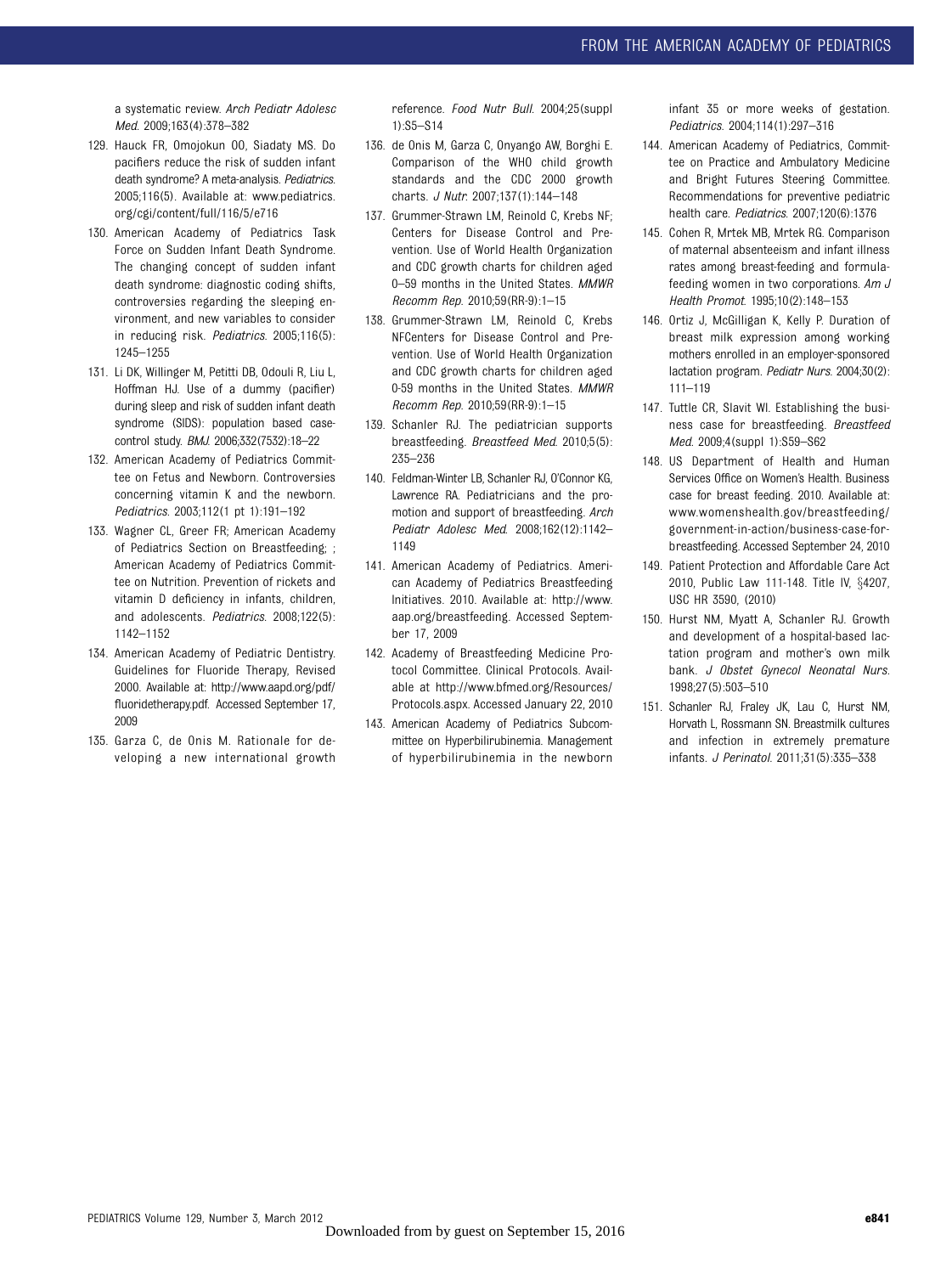# DOI: 10.1542/peds.2011-3552 *Pediatrics* 2012;129;e827; originally published online February 27, 2012; SECTION ON BREASTFEEDING **Breastfeeding and the Use of Human Milk**

| <b>Updated Information &amp;</b><br><b>Services</b> | including high resolution figures, can be found at:<br>/content/129/3/e827.full.html                                                                                                                                                                                                           |
|-----------------------------------------------------|------------------------------------------------------------------------------------------------------------------------------------------------------------------------------------------------------------------------------------------------------------------------------------------------|
| <b>References</b>                                   | This article cites 118 articles, 52 of which can be accessed<br>free at:<br>$\/$ content $/129/3$ /e $827$ .full.html#ref-list-1                                                                                                                                                               |
| <b>Citations</b>                                    | This article has been cited by 100 High Wire-hosted articles:<br>/content/129/3/e827.full.html#related-urls                                                                                                                                                                                    |
| <b>Post-Publication</b><br>Peer Reviews $(P3Rs)$    | $6P3Rs$ have been posted to this article<br>/cgi/eletters/129/3/e827                                                                                                                                                                                                                           |
| <b>Subspecialty Collections</b>                     | This article, along with others on similar topics, appears in<br>the following collection(s):<br><b>Section on Breastfeeding</b><br>/cgi/collection/section_on_breastfeeding<br><b>Nutrition</b><br>/cgi/collection/nutrition_sub<br><b>Breastfeeding</b><br>/cgi/collection/breastfeeding_sub |
| <b>Permissions &amp; Licensing</b>                  | Information about reproducing this article in parts (figures,<br>tables) or in its entirety can be found online at:<br>/site/misc/Permissions(xhtml)                                                                                                                                           |
| <b>Reprints</b>                                     | Information about ordering reprints can be found online:<br>/site/misc/reprints.xhtml                                                                                                                                                                                                          |

rights reserved. Print ISSN: 0031-4005. Online ISSN: 1098-4275. Grove Village, Illinois, 60007. Copyright © 2012 by the American Academy of Pediatrics. All and trademarked by the American Academy of Pediatrics, 141 Northwest Point Boulevard, Elk publication, it has been published continuously since 1948. PEDIATRICS is owned, published, PEDIATRICS is the official journal of the American Academy of Pediatrics. A monthly